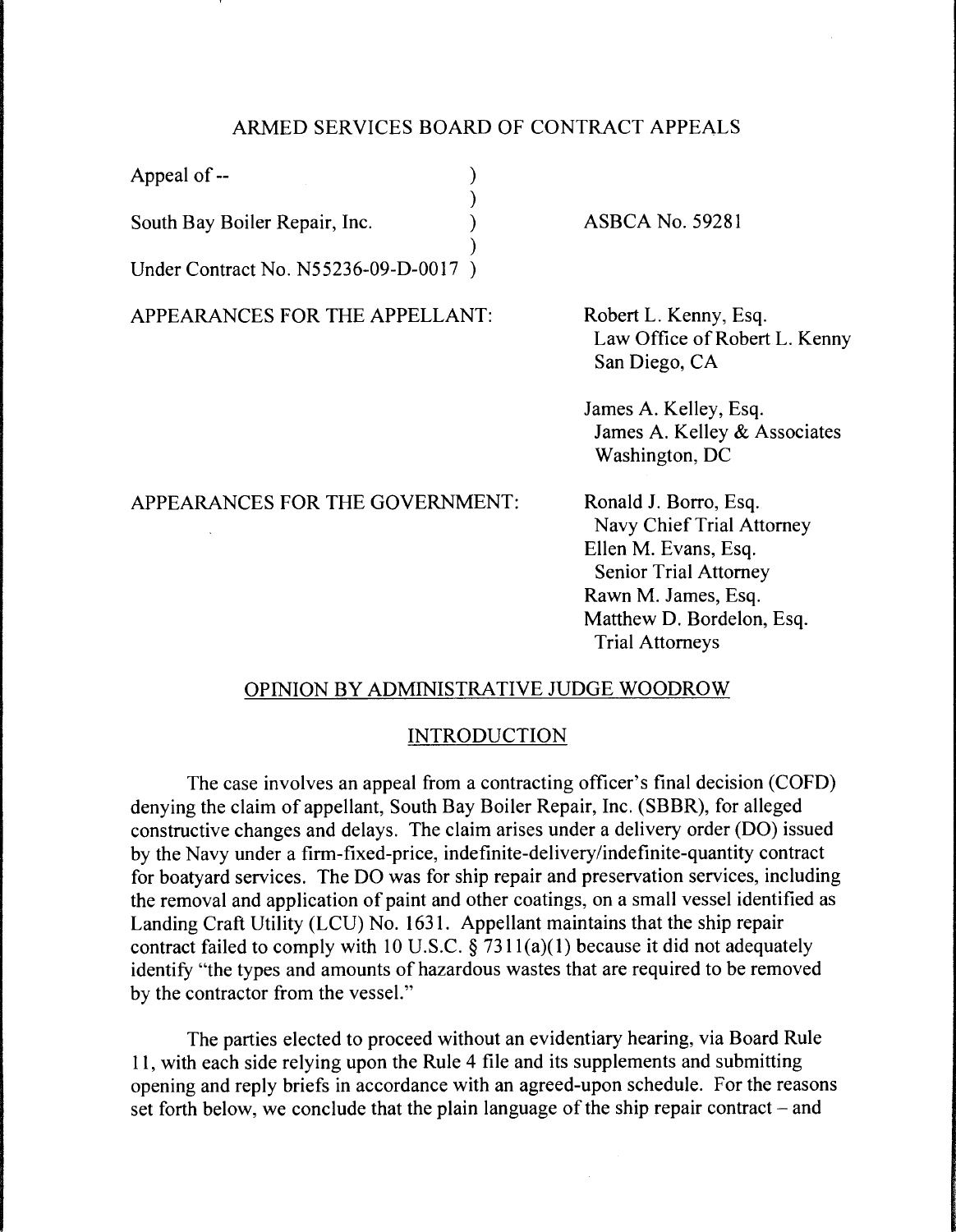specifically the requirements of DO 0007 – satisfied the requirements of 10 U.S.C. § 7311 and placed appellant on notice of the presence of toxic heavy metals in the paint and coatings onboard LCU 1631. We deny the appeal.

# FINDINGS OF FACT

# **I. The Parties and the Contract**

1. Appellant SBBR is a small business ship repair contractor located in National City, California (app. supp. R4, tab 94, Bowen decl. 11).

2. SBBR uses subcontractors to perform most of the preservation work required by a Navy ship repair contract. Preservation work involves removing existing coatings from the surfaces of the vessel and applying new coatings to the surfaces. Most preservation subcontractors use a sandblasting process to remove the majority of the existing coatings from the ship (app. supp. R4, tab 94, Bowen decl.  $\P$ 4).

3. On 3 June 2009, the Navy's Southwest Regional Maintenance Center in San Diego, California (SWRM or government), awarded a firm-fixed-price, indefinite-delivery/indefinite-quantity (IDIQ) Contract No. N55236-09-D-OO 17 for boatyard services to SBBR (the contract) (R4, tab 1 at 1-2 of 121).

4. On 6 September 2012, the government issued Request for Proposal (RFP) No. 0168 for work described in contract line item numbers (CLINs) 0067, 0082, 0083, 0087, and 0088 for LCU 1631 (R4, tab 21 at 1 of 7).

5. At CLIN 0067, the RFP states: "Firm-Fixed Price. Prepare for and accomplish Specification Package SSSD-504-12 for LCU 1631 [the specifications], attached." (R4, tab 21 at **1,** 4)

6. While the RFP was pending, the government issued four pre-proposal amendments to RFP 0168 (R4, tabs 23-26).

7. Also while the RFP was pending, SBBR asked a question concerning the government's estimate of hazardous waste set forth in paragraph 3.5 of Work Item 077-01-001. SBBR asked:

> Since the requirements to accomplish removals differ greatly contractors utilize the government's quantities in generating their estimates of removal costs. If the amounts exceed the government's expectations and a mod is issued to cover the additional disposal costs it is the contractor's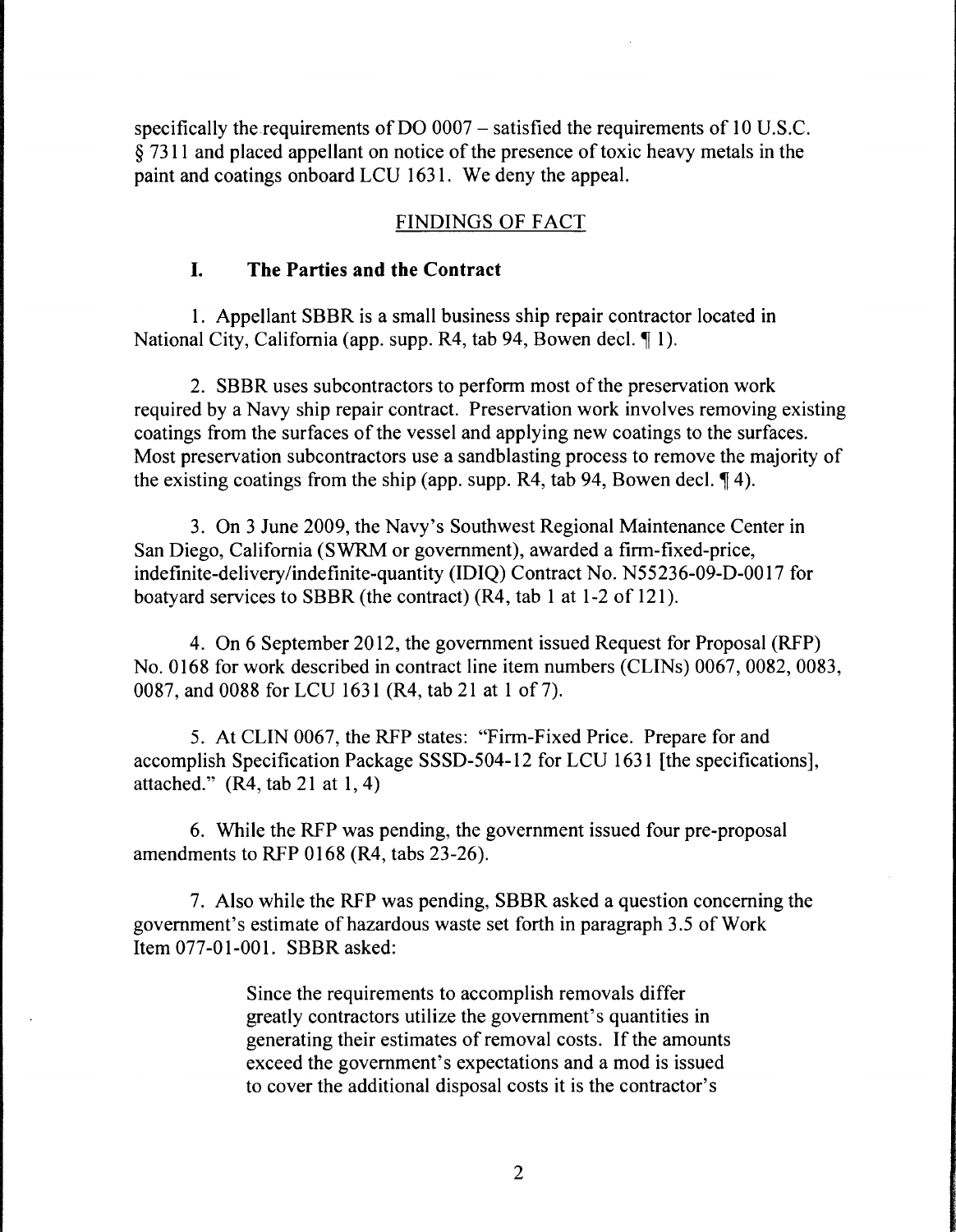right to include additional expenses for labor, lab fees, analysis, etc. into the contract mod. Please advise.

(App. supp. R4, tab 78)

8. Amendment No. 1, dated 13 September 2012, contains, among other things, the government's response to the foregoing question posed by SBBR. Restated by the government, "QUESTION 1" reads as follows:

> ITEM NO. 077-01-001 (Hazardous Waste Produced on Naval Vessels): Hazardous waste item Para 4.1 states: "Hazardous waste generated during the actual performance of this work may vary in type and amount from waste listed in 3.5 which may result in renegotiation for credit or increase pursuant to paragraph (b) of 2:4."

If the amount of hazardous waste exceeds the Government's expectations and a contract modification is issued to cover the additional disposal costs, is it the contractors right to include additional expenses for labor, lab fees, analysis, etc. into the contract modification?

(R4, tab 23 at 2 of 5) The Answer to Question 1 in the amendment states: "Yes, Government uses historical data to estimate and provide the amount of hazardous waste. Anything beyond the amount listed will be negotiated and addressed by a contract modification." *(Id.)* The historical data was based upon work on similar vessels, as verified by interviews with contractors and on a formula that uses surface area data to predict blast residue amounts (app. supp. R4, tab 98, King dep. at 46-47).

9. The government permitted contractors to take paint chip samples before submitting their proposals (app. supp. R4, tab 98, King dep. at 107-08).

10. SBBR's project manager, Donald Bowen, inspected LCU 1631 before SBBR submitted its proposal RFP. He did not take samples of the coatings on the vessel. (App. supp. R4, tab 143 at 1-2, 4)

11. Appellant admitted that it "based [its] hazardous paint removal costs on the small quantities of hazardous paint and paint chips [the government] included in Work Item 077-01-001" (app. br. at 108).

12. Appellant's estimator, Mr. Bowen, also acknowledges that mechanical cleaning processes (hammer, wire brush, needle guns) would produce paint chips as a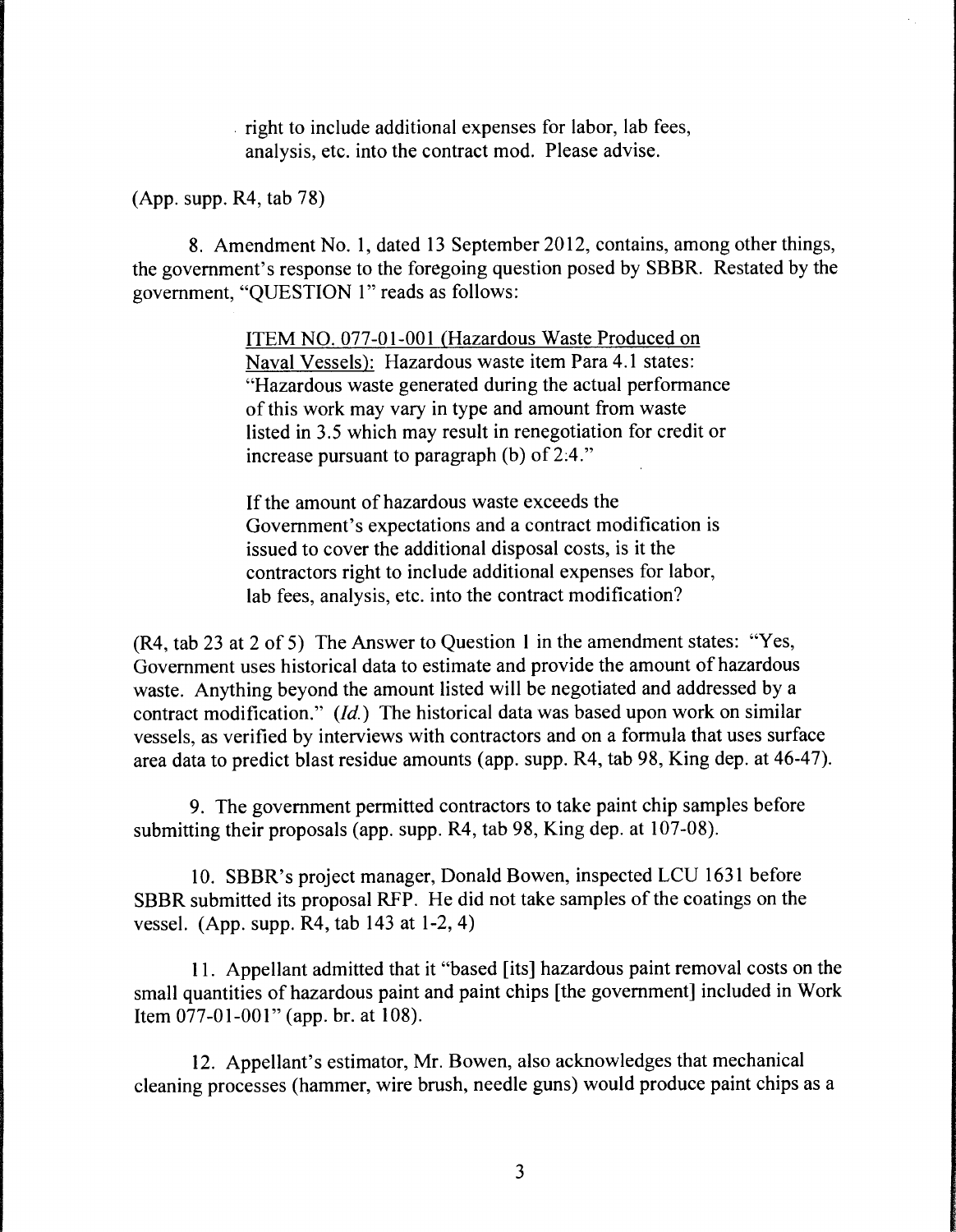by-product, rather than spent abrasive material (app. supp. R4, tab 129, Bowen dep. at 70).

13. Mr. Bowen states that he was aware of the Navy's estimate of 275 tons of spent abrasive blast material contaminated with a known hazardous waste, but that he did not expect to generate that much because appellant's subcontractor, Pacific Yacht Refitters, Inc. (PYR), would be using a different process to remove the paint (app. supp. R4, tab 129, Bowen dep. at 63-64).

14. Mr. Bowen testified that, because PYR would be using steel grit, which could be recycled 300 - 500 times, the removal process would produce far less spent abrasive waste than the government's estimate of 275 tons (app. supp. R4, tab 129, Bowen dep. at 66-68).

15. Appellant understood PYR's estimate to include the cost of disposing of any spent abrasive material generated during the contract (app. supp. R4, tab 133, Wilkerson dep. at 21-29).

16. On 25 September 2012, SBBR submitted a proposal in response to RFP No. 0168 with a firm-fixed price of \$2,492,859 for CLIN 0067 (plus \$2,080 for CLINs 0082 and 0083) for the work outlined in Specification Packages SSD-504-12 for LCU 1631 (R4, tab 27 at 4-5).\*

17. SBBR's proposal included a quote from its intended subcontractor, PYR, with \$15,625.00 next to the description: "077-01-001 HAZARDOUS [WASTE] PRODUCED ON NAVAL VESSELS; CONTROL (SURFACE PREPARATION RELATED ONLY, DOES NOT INCLUDE LIQUID PAINT WASTE)" (R4, tab 27 at 24).

18. On 26 September 2012, the government accepted the proposal and awarded DO 0007 (consisting of CLINs 0067, 0082, and 0083) to SBBR in the amount of \$2,494,939 (R4, tab 28).

19. There were 14 modifications to DO 0007: 13 bilateral modifications and 1 final, unilateral administrative modification (R4, tabs 29-42).

20. Three of the bilateral modifications provided time extensions, resulting in a final contract completion date of 25 October 2013 (R4, tabs 36, 39, 41).

<sup>•</sup> Several documents in the Rule 4 file contain more than one page number. We use the full number found at the middle of the bottom of the page.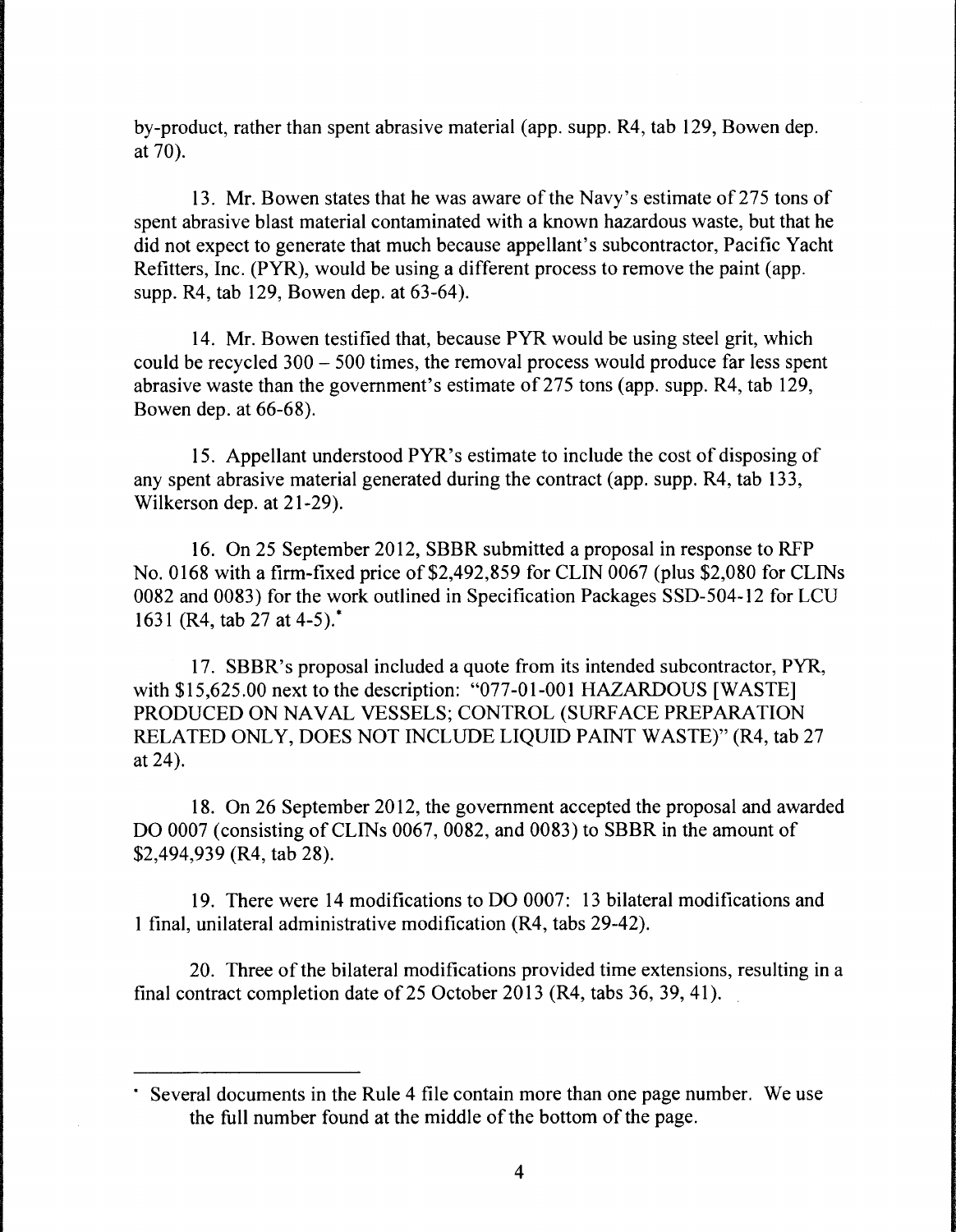, 21. During performance, appellant generated 44,185 lbs. of hazardous waste in 109 55-gallon drums (app. supp. R4, tab 67 at 31-37), an amount far less than the 275 tons estimated by the government.

# **II. Relevant Contract Provisions**

22. The contract contained the standard Federal Acquisition Regulation (FAR) Changes clause, FAR 52.243-1, CHANGES - FIXED-PRICE (AUG 1987) - ALTERNATE II (APR 1984) (R4, tab 1 at 110 of 121).

23. The contract also contained Changes clause NAVSEA 5252.233-9103, DOCUMENTATION OF REQUESTS FOR EQUITABLE ADJUSTMENT (APR 1999), which provides, among other things, that a change includes "any act or omission to act on the part of the Government in respect of which a request is made for equitable adjustment" (R4, tab 1 at 102 of 121).

24. Section C.6.2.c of the contract sets forth specific environmental and safety requirements applicable to the contractor, including the following requirements relating to paints and coatings on the vessel:

> c. Consider all marine coatings to contain heavy metals (e.g. lead, cadmium or chromium), hexavalent chromium, crystalline silica and/or other toxic or hazardous substances as defined in 29 CFR 1815.1000. Contractor shall make an initial determination of potential employee exposure to toxic or hazardous substances prior to removal of existing non-skid or coatings. Laboratory analysis results of bulk non-skid/paint samples shall be submitted to the COR as soon as possible upon receipt from the laboratory.

(R4, tab 1 at 72of121)

25. The contract specifications contained six work items requiring appellant to remove existing coatings, prepare the craft's surfaces, and replace existing coatings as summarized below:

| 123-11-001 Fuel Oil Tank; Inspect;                   |
|------------------------------------------------------|
| 123-14-001 Potable Water Tank; inspect and preserve; |
| 123-16-001 Ballast Tank; repair and preserve;        |
| 631-11-001 Bilge; Preserve;                          |
| 631-31-001 Steel Craft Preservation; accomplish; and |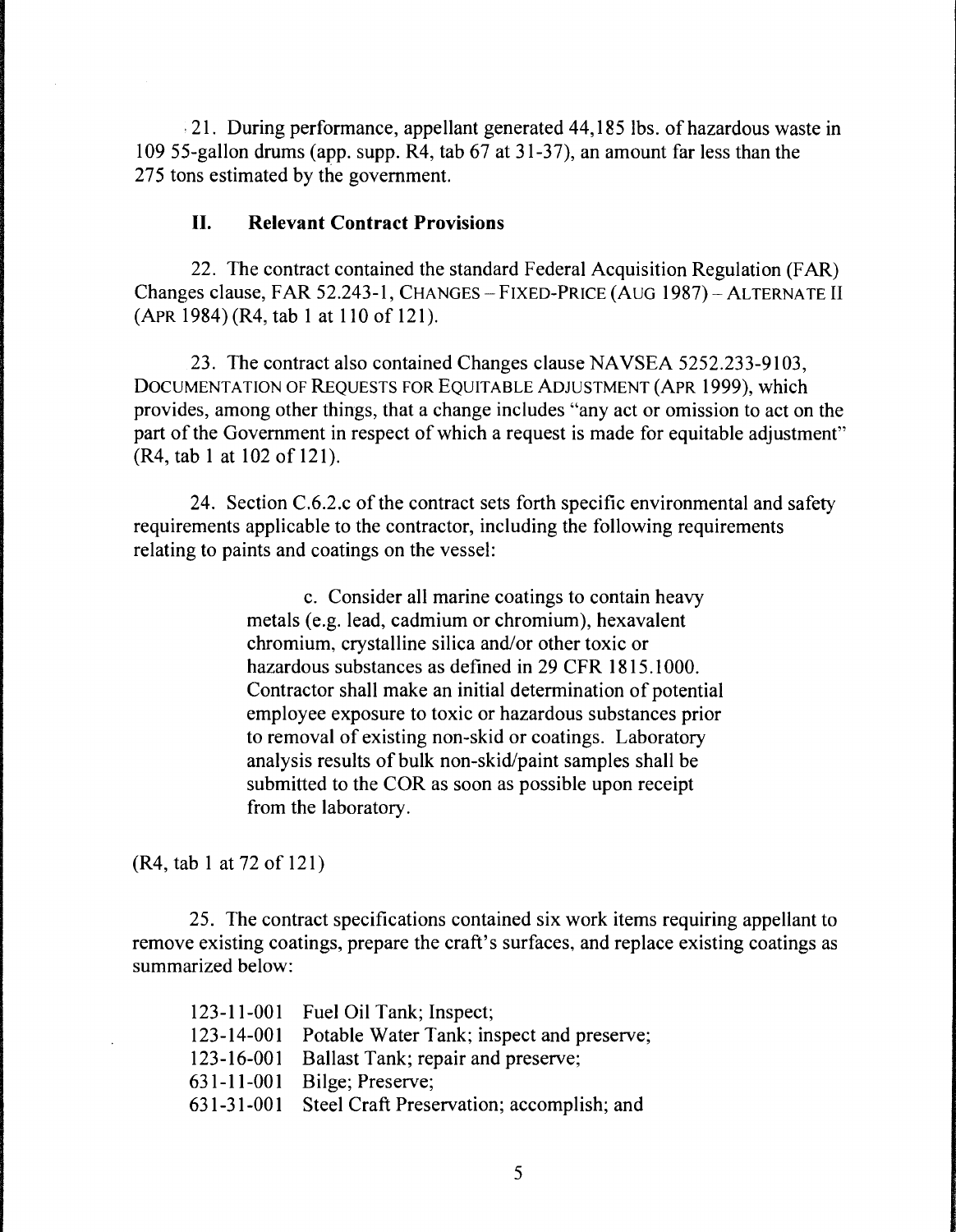643-00-001 Interior Preservation; accomplish.

(R4, tab 27 at 8-12)

26. NAVSEA Standard Item 009-32, "Cleaning and Painting Requirements; accomplish," dated 31 January 2011 (R4, tab 22 at 6), requires a contractor to make an initial determination of potential employee exposure to hazardous levels of heavy metals before beginning paint removal, and then incorporate the appropriate level of worker and environmental protections based on that determination. The version of NAVSEA Standard Item 009-32 that was in effect at the time and incorporated into the contract provided in relevant part:

> 3 .1.1 Consider marine paint/nonskid to contain heavy metals (e.g., lead, cadmium, or chromium), hexavalent chromium, crystalline silica and/or other toxic or hazardous substances.

3 .1.2 Accomplish safety precautions as specified in 2.2, 2.3, and the Work Item/task order during surface preparation and the application or removal of marine paints.

(R4, tab 8 at 2of81)

27. Each work item specifically referenced Standard Item 009-32 and required the contractor to "accomplish the requirements of 009-32 ... for new and disturbed surfaces" (R4, tab 22 at 2-4, 6-11, tab 29, 1, 3.4, tab 31, 1, 3.10, tab 34, 1, 3.9, tab 37,  $\text{\textsterling}3.11$ , tab 163,  $\text{\textsterling}3.6$ , tab 170,  $\text{\textsterling}3.30$ , tab 183,  $\text{\textsterling}3.6$ ).

28. Standard Item 009-32 incorporates by reference the Occupational Safety and Health (OSHA) standards set forth at 29 C.F.R. 1915, Occupational Safety and Health Standards for Shipyard Employment, Subparts C and Z (R4, tab 8 at 1).

29. Work Item 077-01-001 sets forth the specific requirements for managing and disposing of hazardous waste generated in the preservation process:

3. REQUIREMENTS:

3 .1 Manage and dispose of all hazardous waste listed n 3.5 in accordance with 2.1 and 2.2.

3.1.1 When a Navy generator number is required by this Work Item, submit the original of 2.3 to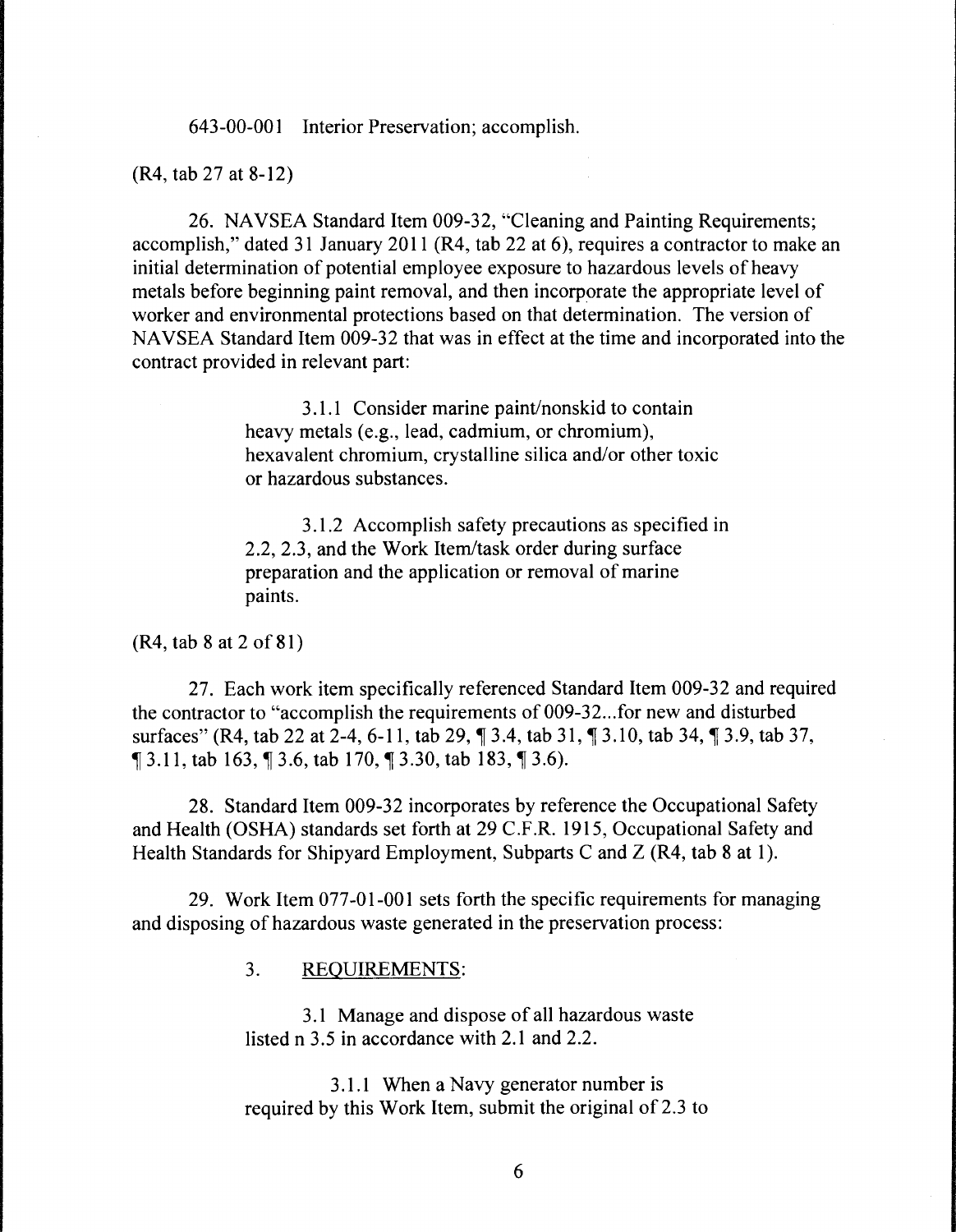the SUPERVISOR for assignment of Environmental Protection Agency (EPA) or delegated state environmental agency identification number.

3 .1.2 Manage and transport for Navy disposal, Navy-generated hazardous waste listed in 3.5 in accordance with 2.1 and 2.2, as designated by the SUPERVISOR.

3 .1.2 .1 Consider existing interior coatings to be removed by the invoking work items of this contract to contain lead, cadmium and chromium.

3.1.3 Submit one legible copy of 2.3 signed by the owner or operator of the disposal facility to the SUPERVISOR within 48 hours of receipt from owner or operator of disposal facility.

3.2 Complete documentation required by 2.1 and 2.2, using EPA or delegated state environmental agency identification number in accordance with 2.4.

3.2.1 Documentation related to hazardous waste generated solely by the physical actions of Ship's Force or Navy employees (termed Navy-Generated Hazardous Waste) on board the vessel shall only bear a generator identification number issued to the Navy pursuant to applicable law. The contractor shall obtain SUPERVISOR'S concurrence with the categorization of the waste as Navy-generated before completion of the manifest. The manifest prepared shall be presented to the SUPERVISOR for completion after the hazardous waste has been identified.

(R4, tab 22 at 16-17)

30. Work Item 077-01-001 describes the types of hazardous waste expected to be produced during performance:

> 3.5 Hazardous waste, as identified in 2.1, expected to be produced during performance of this Job Order.

> > $\cdots$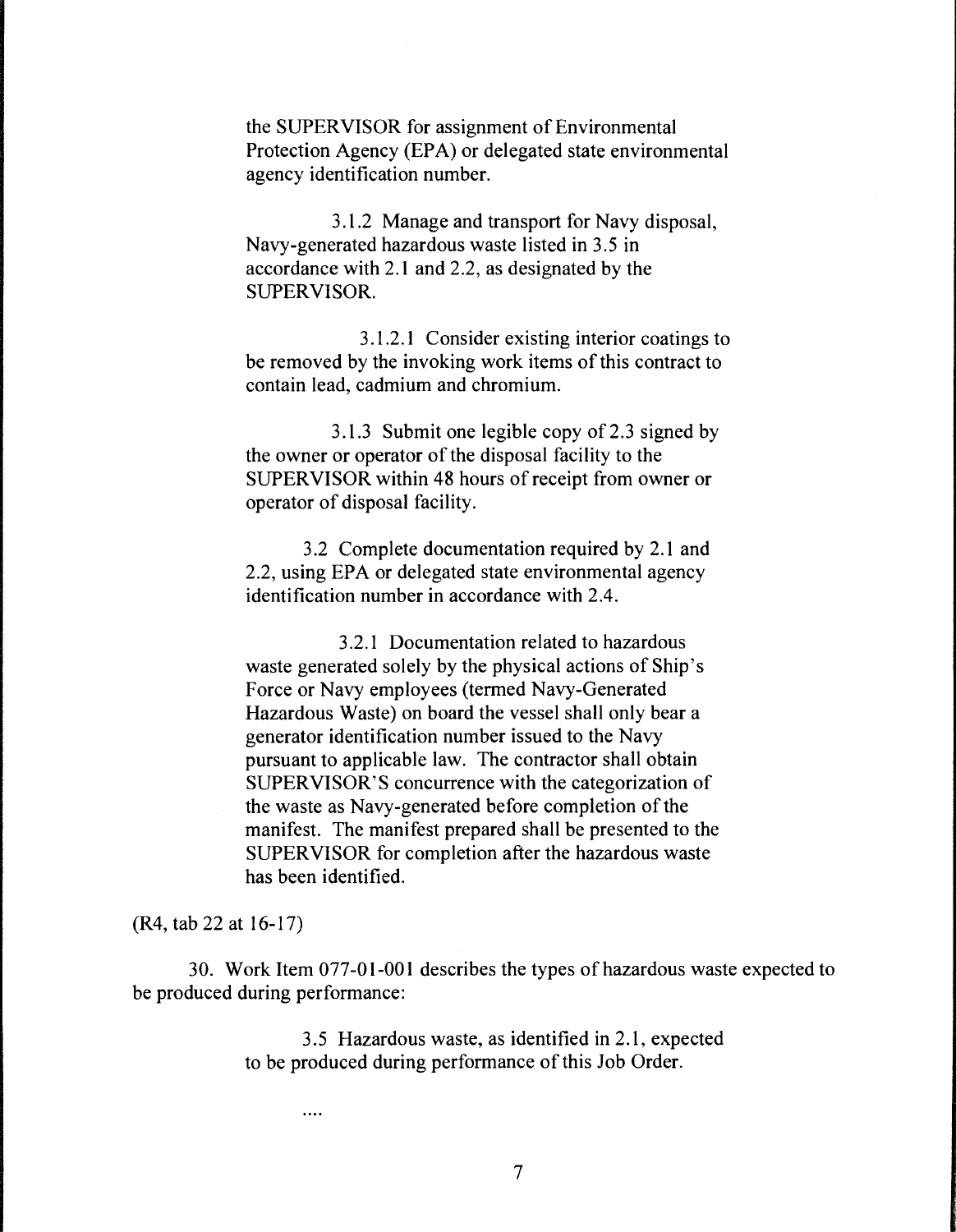Spent Abrasive Blast Material (contaminated with a known hazardous waste): 275 tons

 $\ddotsc$ 

Paints (May include lead, cadmium, or chrome): 10 pounds

 $\cdots$ 

Paint Chips: 20 pounds

(R4, tab 22 at 18-19)

 $\frac{1}{4}$ 

31. Work Item 077-01-001 in the specifications provides the contractor with the following references, applicable to the contractor's performance:

## 2. REFERENCES:

- 2.1 Resource Conservation and Recovery Act (RCRA)
- 2.2 Federal Hazardous Materials Transportation Act, 49 u.s.c. [§] 5103
- 2.3 Applicable Hazardous Waste Manifest Form

2.4 10 u.s.c. [§] 7311

(R4, tab 22 at 16)

32. Chapter 631 of the *Preservation of Ships in Service* manual, expressly referenced in Standard Item 009-32, directs contractors to:

> 631-2.4.5.1.1 Assume paints being removed contain chromates and present an increased cancer risk unless it can be demonstrated either by laboratory analysis or survey of paint application logs or specifications that the existing paint does not contain chromates (as chromium) in excess of 50 parts per million (ppm) of 0.005 weight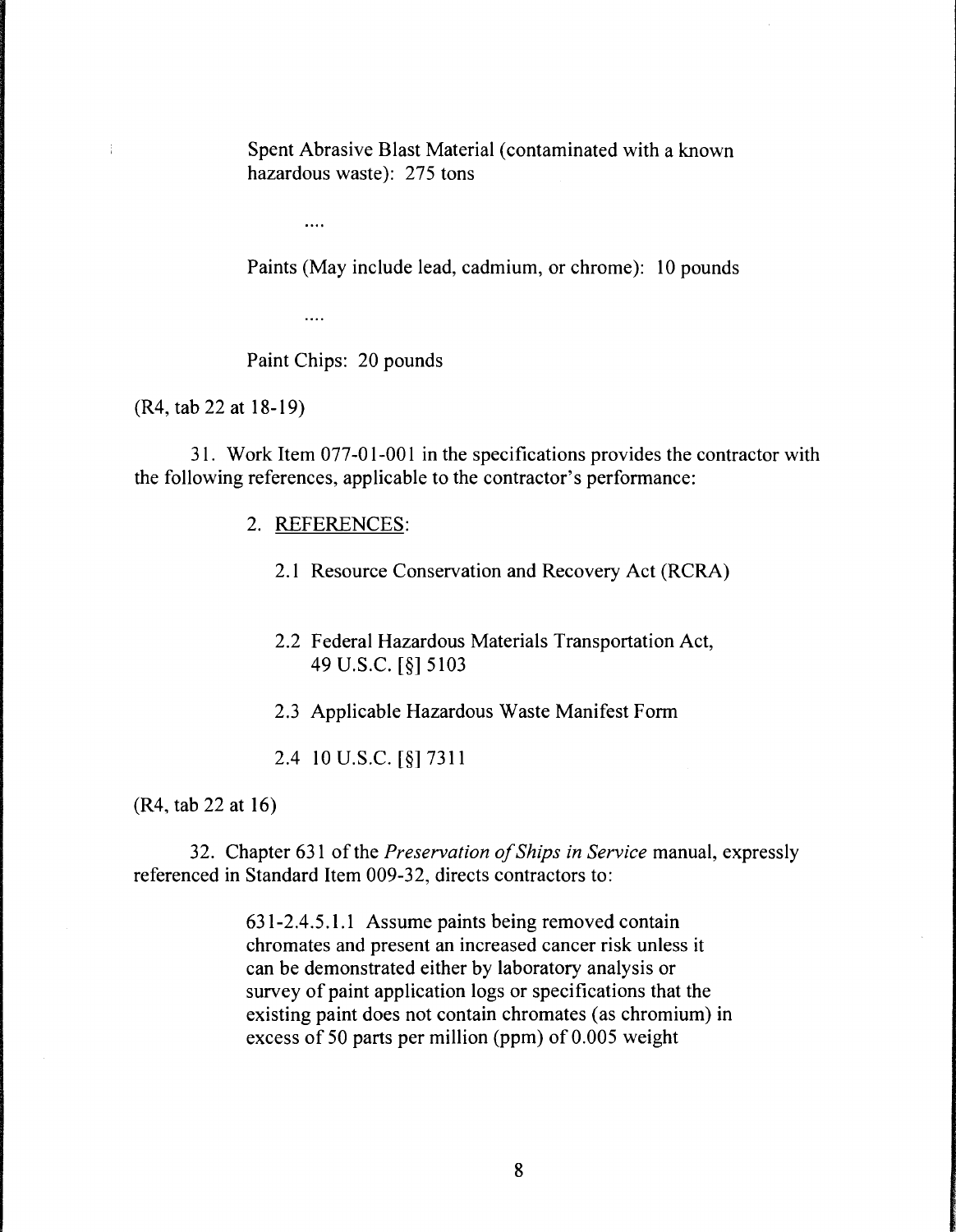percent total metal in the dry film. Multiple layers of paint must be individually verified as to their chromate content.

(R4, tab 9 at 87-88)

33. With respect to lead, the manual states that at paragraph 631-2.4.5.2.1: "Paint being removed shall be considered to contain lead unless the procedures of paragraph  $631-2.4.5.1.1$  are used to demonstrate the level of lead is below  $0.005$ weight percent in the dry film" (R4, tab 9 at 88).

34. With respect to cadmium, the manual states that:

631-2.4.5.3.1 Cadmium exposure may occur during the application or removal of coatings containing cadmium. In addition to its inclusion in paints, cadmium is frequently used for electroplating steel and aluminum parts. Therefore, precautions similar to those for lead and chromium removal should be taken when preparing surfaces of equipment which contain cadmium plated parts (e.g., fasteners, springs, electrical connectors, etc.).

(R4, tab 9 at 88)

3 5. In a series of modifications, the period of performance was extended until 25 October 2013 (finding 20).

# III. **Nature of the Work**

36. Marine coatings and industrial paints contain heavy metals and hazardous substances. Abrasive blasting to remove marine coatings produces airborne particles that can harm workers (app. supp. R4, tabs 115-16).

37. OSHA regulations apply to industrial processes, such as the removal of paint and other coatings that may expose workers to hazardous concentrations of certain heavy metals above levels specified in the OSHA regulations. The OSHA regulations that apply to ship repair operations are set forth in 29 C.F.R., Part 1915.

38. OSHA regulations set forth action levels and higher "permissible exposure limits" (PELs) for exposure for toxic heavy metals, including lead, cadmium, and hexavalent chromium (app. supp. R4, tab 93 at 7 (Expert Report of Kevin Malott)); *see, e.g.,* 29 C.F.R. § 1915.1025, Lead in the Shipyard Industry; 29 C.F.R. § 1915.1027, Cadmium in the Shipyard Industry, and 29 C.F .R. § 1915 .1026, Chromium (VI) in the Shipyard Industry.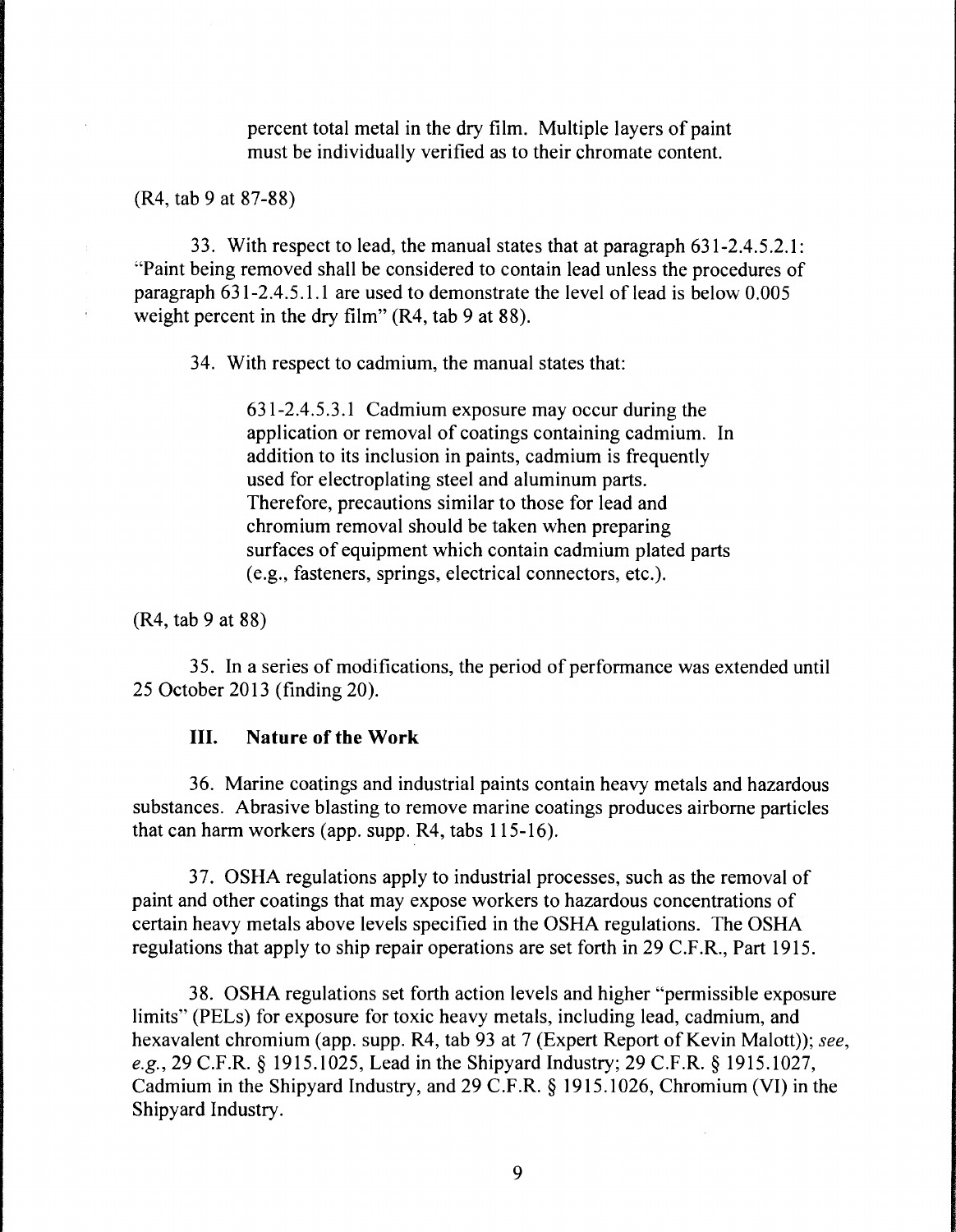39. When employee exposures exceed an action level for lead, cadmium or hexavalent chromium, OSHA regulations require an initial exposure determination, a medical surveillance program, periodic personal air sampling, and annual training on the hazards of lead exposure and the OSHA lead standard (app. supp. R4, tab 93 at 10).

40. The removal of paint containing toxic heavy metals in concentrations that result in exposure over the OSHA hazard levels requires more extensive worker safety requirements than the safety requirements necessary for the removal of paint that does not result in exposure over the OSHA hazard levels (app. supp. R4, tab 139, Greenfield dep. at 156-57).

# IV. **Requests for Equitable Adjustment**

÷.  $\mathbb{R}^2$  $\mathbf{r}$ 

> 41. Appellant kept the government apprised of its paint sampling results with its periodic submission of Inspection Deficiency Reports (IDRs) (R4, tabs 58-62).

> 42. The government did not respond substantively to IDRs 74, 86 or 98 (R4, tabs 58-60), but directed appellant to continue with the work and suggested that appellant submit a formal REA for any additional costs to which it believed it was entitled (R4, tab 94 at 32).

43. The government maintained that the cost of removing paint containing heavy metals was covered by the terms of the contract and directed appellant to continue with the basic work items set forth in the contract (R4, tab 62).

44. On 16 July 2013, appellant submitted a request for equitable adjustment (REA), certified pursuant to DF ARS 252.243-7002 in the amount of \$361,604.00 for handling and disposal of excess hazardous wastes generated under this DO (R4, tab 52 at 1-5).

45. The majority of the specific costs sought in the REA, as set forth in the change order price analysis (COPA) attached to the REA, were for labor costs for work by appellant's subcontractor, PYR, associated with mitigating employee exposure to airborne contaminants during the paint removal process (R4, tab 52).

46. On 29 November 2013, appellant submitted an "amended REA/claim" for \$947,811.00, which included \$418,910.00 in costs relating to paint removal and \$369,183 in delay and disruption costs and other direct costs. Appellant's submission contained a Contract Disputes Act certification pursuant to FAR 33.207(c), Contractor Certification.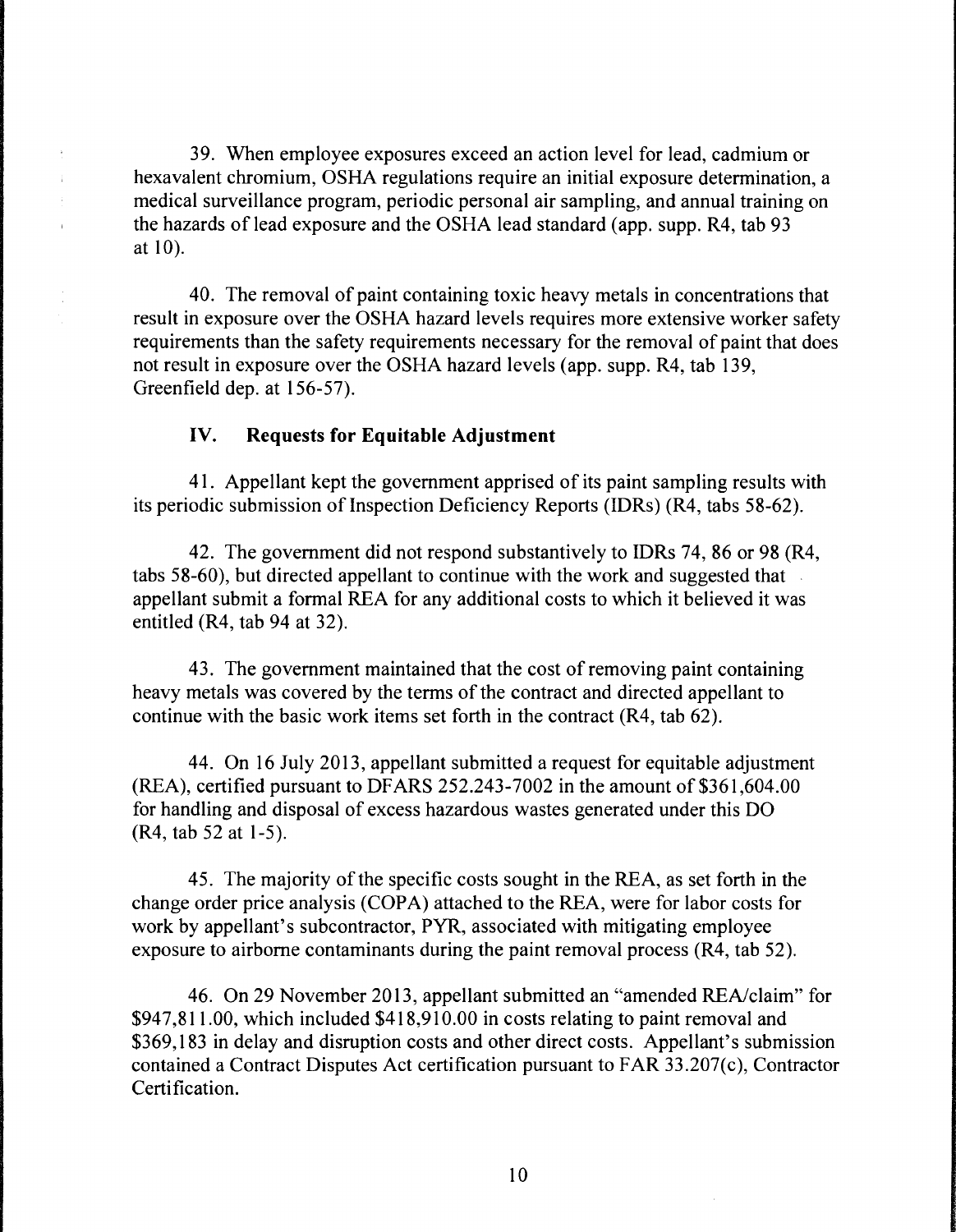47. On 31 January 2014, the government issued a COFD denying the claim. The COFD denied the claim on the primary grounds that: ( 1) the contract advised appellant to consider all marine coatings to contain heavy metals; (2) that the hazardous waste generated did not exceed the amount estimated in the 077 work item for disposal; and (3) that the government ultimately paid the costs for disposal of the hazardous waste, not SBBR or its subcontractor (R4, tab 54 at 1-5).

48. On 13 February 2014, appellant, through counsel, revised its claim downward to \$819,128.00, stating that it had "removed or modified" elements of its claim after reviewing its direct and indirect costs in light of the comments contained in the COFD (R4, tab 55 at 10).

49. On 28 April 2014, SBBR appealed from the COFD and the Board docketed the appeal as ASBCA No. 59281. On 1 July 2014, SBBR filed its complaint. After conducting written discovery and taking depositions, the parties agreed to submit the appeal on the record pursuant to Board Rule 11.

#### DISCUSSION

The central issue raised by appellant is whether the ship repair contract  $-$  and specifically the requirements of DO 0007 - satisfied the requirements of 10 U.S.C. § 7311. Section 7311 states, in relevant part:

> § 7311. Repair or maintenance of naval vessels: handling of hazardous waste

> (a) CONTRACTUAL PROVISIONS.—The Secretary of the Navy shall ensure that each contract entered into for work on a naval vessel (other than new construction) includes the following provisions:

 $(1)$  IDENTIFICATION OF HAZARDOUS WASTES.— $A$ provision in which the Navy identifies the types and amounts of hazardous wastes that are required to be removed by the contractor from the vessel, or that are expected to be generated, during the performance of work under the contract, with such identification by the Navy to be in a form sufficient to enable the contractor to comply with Federal and State laws and regulations on the removal, handling, storage, transportation, or disposal of hazardous waste.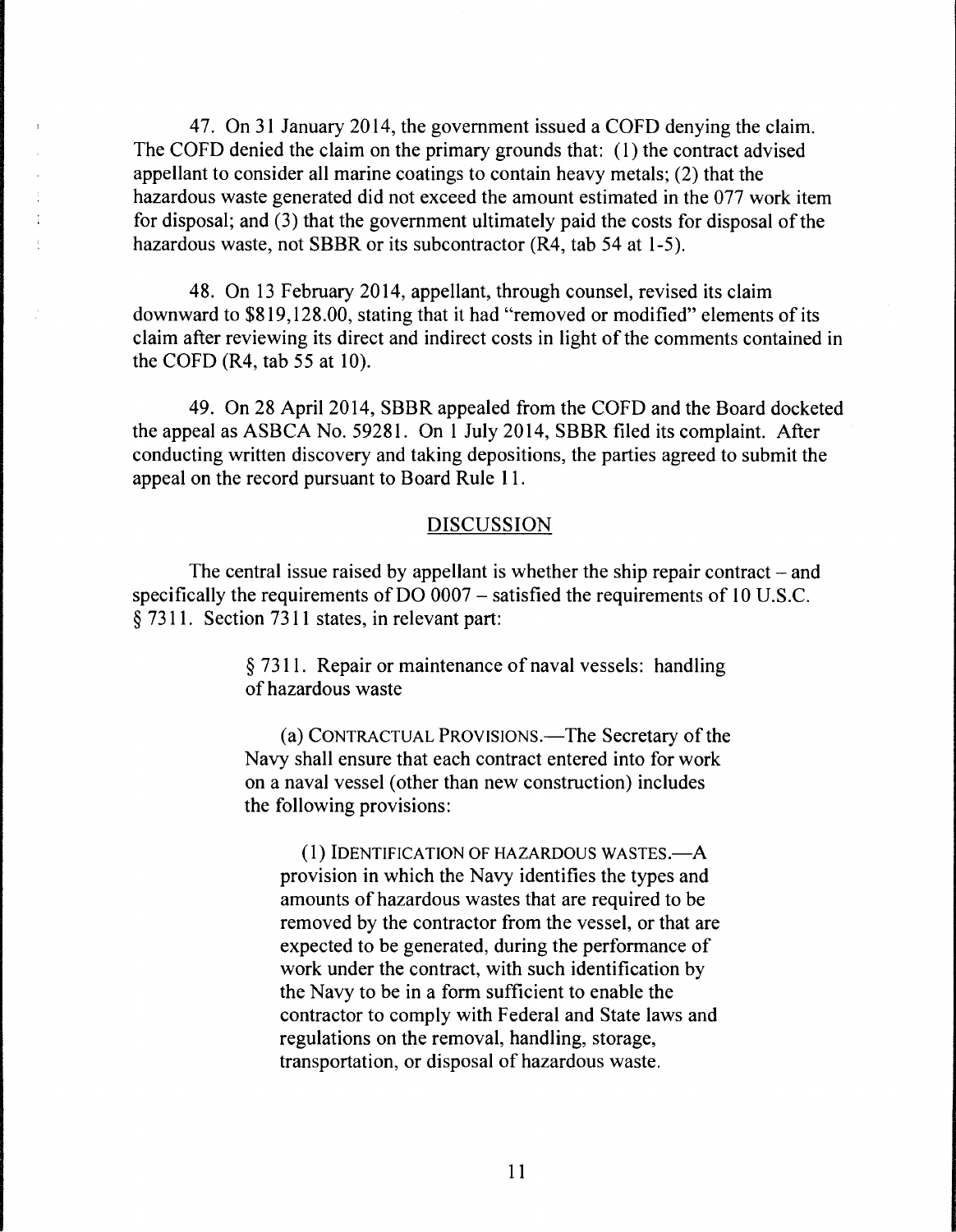Appellant contends that the statute imposes a duty on the government to "positively identify and quantify the hazardous paint on the LCU 1631 in a manner that allowed the contractor to plan its compliance with OSHA and other regulations that apply when removing hazardous paint" (app. br. at 112). Appellant argues that the government's "reliance on standard contract work specifications telling the contractor to 'consider' all paint on the vessel to contain heavy metals" was insufficient to satisfy the government's disclosure obligations pursuant to 10 U.S.C. § 7311 *(id.* at 6).

 $\frac{1}{2}$ 

 $\frac{1}{1}$ 

Specifically, appellant contends that the government's reliance on Standard Item 009-32 - telling the contractor to "consider" all paint on the vessel is hazardous violates 10 U.S.C. § 7311, because it fails to inform the contractor of the type and quantity of paint on the vessel that contained heavy metal contamination in excess of OSHA trigger levels (app. br. at 115). Moreover, Work Item 077-01-001 serves only to inform "the contractor that all paint removed from the vessel must be disposed of as hazardous waste" *(id.* at 111). It does not, according to appellant, identify and quantify the heavy metals in the existing paint "in a manner sufficient to enable [appellant] to comply with the worker safety and environmental protections [sic] regulations that apply to paint removal operations" *(id.* at 98). In particular, appellant contends that the word "consider" means only that the contractor should determine whether or not the paint might contain heavy metals, not that the contractor should assume that all of the vessel's paint contains heavy metals *(id.* at 106).

In appellant's view, because the Navy is in the best position to know what type of paint is present on its ships, 10 U.S.C. § 7311 imposes a duty on the Navy to identify and quantify the existing hazardous paint on the vessel in a way that permits the contractor to estimate the cost of the worker safety procedures required to remove the paint (app. br. at  $105-06$ ).

We first determine the scope of the duty imposed by 10 U.S.C. § 7311 and then determine whether the contract in this appeal satisfies that duty.

# A. Scope of Statutory Requirement Set Forth in 10 U.S.C. § 7311

The first step in statutory interpretation is to review the statutory language, which should be given its plain meaning absent clear indications to the contrary. *See Lynteq, Inc. v. United States,* 976 F.2d 693 (Fed. Cir. 1992); *EFG Associates, Inc.,*  ASBCA No. 50546 *et al.*, 01-1 BCA ¶ 31,324. If the language is clear and fits the case, the plain meaning of the statute generally will be regarded as conclusive. *Norfolk Dredging Co. v. United States,* 375 F.3d 1106, 1110 (Fed. Cir. 2004) (citations omitted).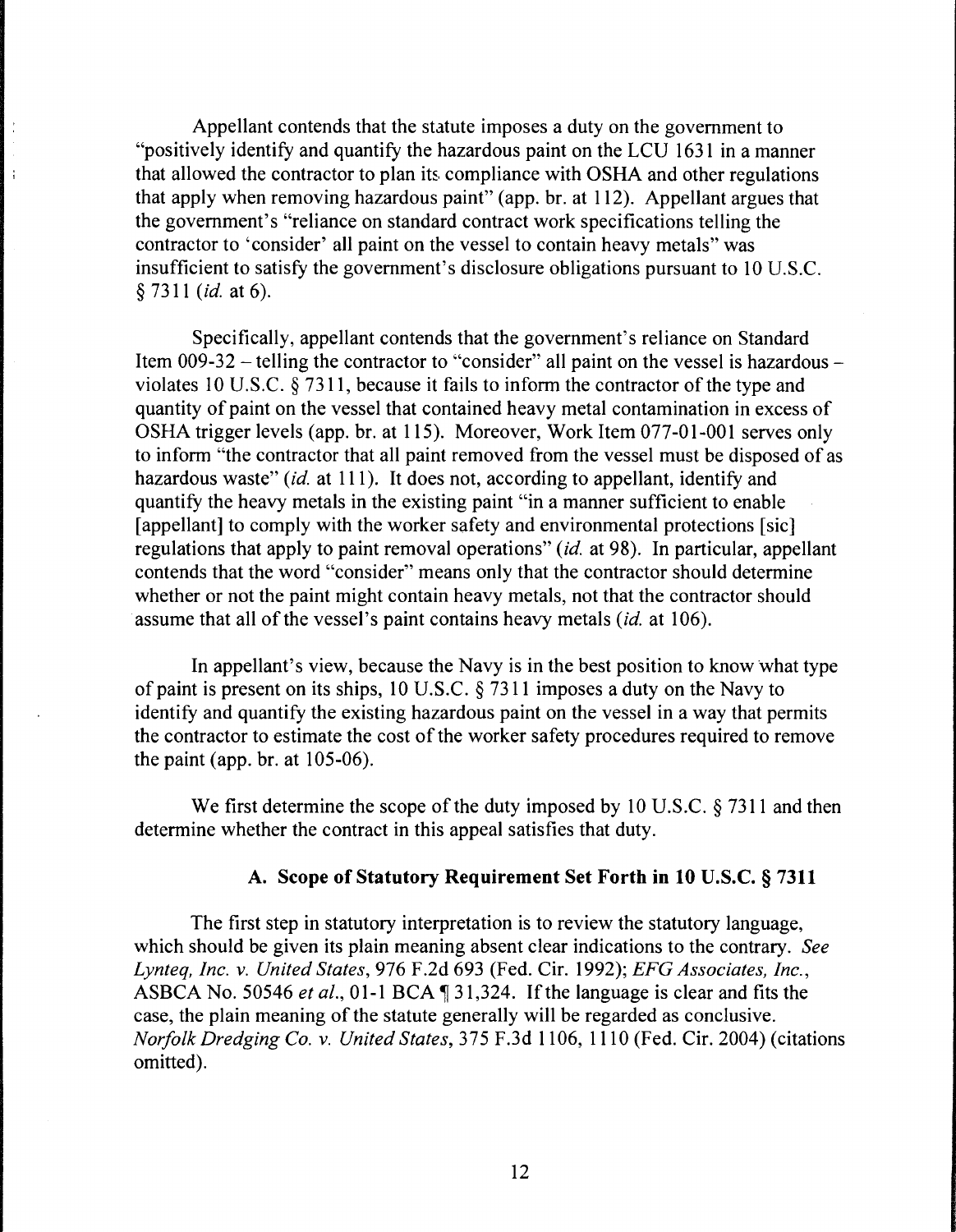10 U.S.C. § 731 l(a)(l) requires the Navy to identify "the types and amounts of hazardous *wastes* that are required to be removed by the contractor from the vessel, or that are expected to be generated, during the performance of work under the contract" (emphasis added). By its terms, 10 U.S.C. § 7311 applies to both the generation of hazardous waste and the disposal of that waste.

The statutory language does not state that the Navy must quantify the "types and amounts" of *paint* containing hazardous substances, much less identify specific portions of the vessel where paint may contain hazardous substances. Instead, the statute focuses on the types and amounts of hazardous waste. While it may be true that identifying hazardous paint may shed light on the quantity of hazardous waste that is expected to be generated from removing that paint, the statute does not impose any specific method of identifying and quantifying the hazardous waste that is expected to be generated. Indeed, the government estimated the amount of abrasive blast residue based on the past history of similar vessels, as verified by interviews with contractors, and on a formula that uses surface area data to predict blast residue amounts (findings 8-9).

Section 73 11 does not address worker safety requirements or the costs of paint removal. Instead, that cost is determined in the other parts of the contract pertaining to the specific removal work to be undertaken (finding 25). In our view, 10 U.S.C. § 7311 imposes on the Navy a duty to identify the type and quantity of hazardous waste that is expected to be generated. After that, the duty shifts to the contractor to properly price the activities involved in generating and disposing of that waste.

## B. Whether the Contract Satisfied the Requirements of 10 U.S.C. § 7311

Given this understanding of the scope of the statutory obligations of 10 U.S.C. § 7311, we next address whether the contract in this case satisfied those obligations. Again, we rely on the plain language of the contract's provisions. *LAI Services, Inc. v. Gates,* 573 F .3d 1306, 1314 (Fed. Cir. 2009) (holding that contract interpretation begins with examination of the plain language of the written agreement). Contract language is clear and unambiguous when there is only one reasonable interpretation consistent with the plain meaning. *Id.* 

In this case, two specific provisions of the contract, when considered together, satisfy the obligations of 10 U.S.C. § 7311. First, the contract contains specific estimates of hazardous waste set forth in paragraph 3. 5 of Work Item 077-01-001, which states that the contractor would generate up to 275 tons of spent abrasive blast material, 10 lbs. of paint, and 20 lbs. of paint chips (finding 31 ). Second, the contract incorporates Standard Item 009-32, which expressly instructs the contractor to "[c]onsider existing interior coatings to be removed by the invoking work items of this contract to contain lead, cadmium and chromium" (finding 27). When these two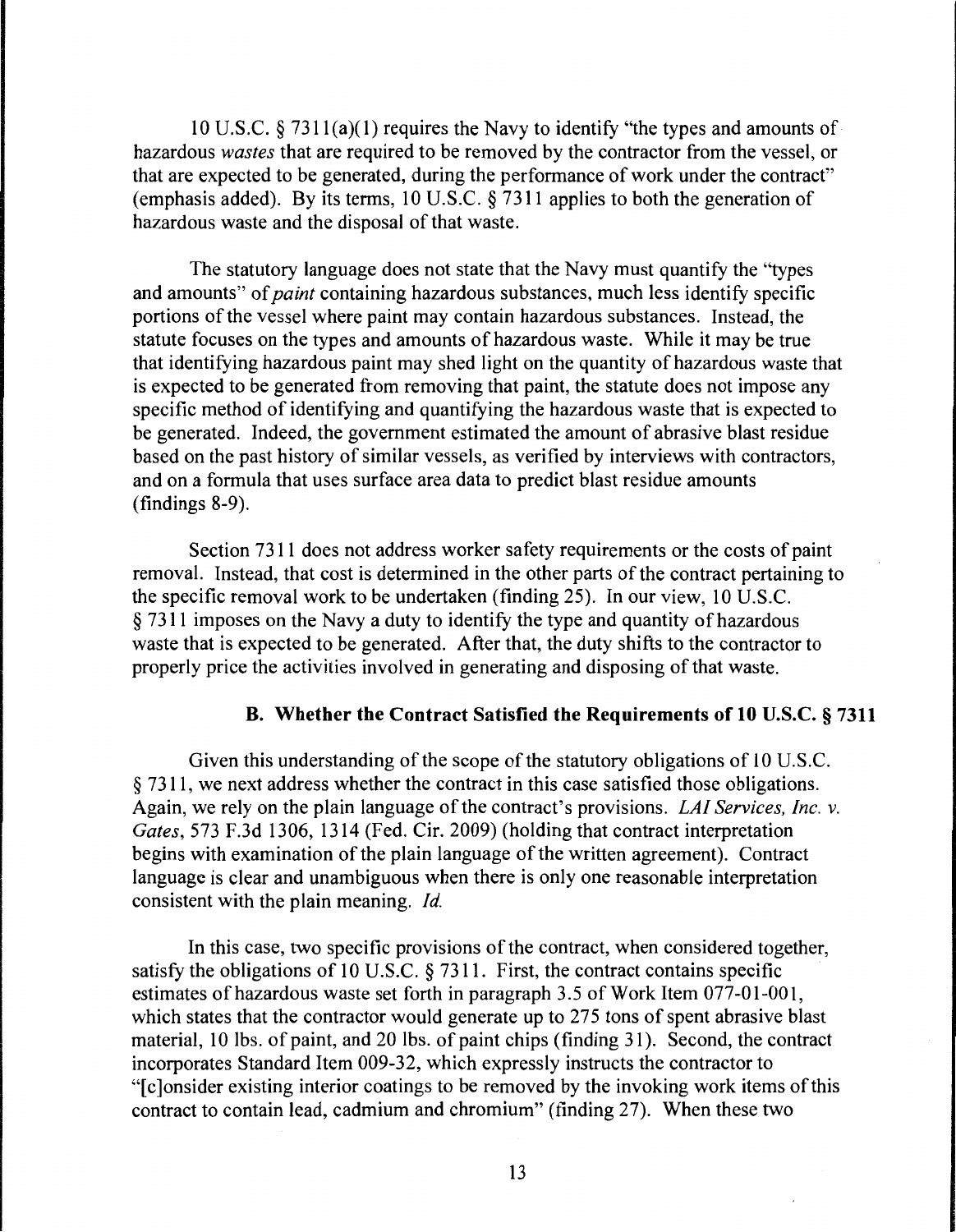provisions are considered together, there is no ambiguity that the paint to be removed is likely to contain toxic heavy metals of lead, cadmium, and chromium. Given this unambiguous language, appellant should reasonably have concluded that removal of the paint would trigger worker safety requirements for the removal of toxic heavy metals.

Appellant attempts to inject ambiguity into the contract by challenging the common sense understanding of the word "consider" as it is used in Standard Item 009-32. In particular, appellant contends that the word "consider" means only that the contractor should determine whether or not the paint might contain heavy metals, not that the contractor should assume that *all* of the vessel's paint contains heavy metals (app. hr. at 99-106).

In our view, there is no need to engage in a semantic debate regarding the meaning of the word "consider." The phrase "[c]onsider marine paint/nonskid to contain heavy metals" expressly places the contractor on notice that the vessel's coatings *may* contain heavy metals (finding 26). We do not need to decide whether "consider" means that the contractor automatically should assume *all* paints and coatings are contaminated with heavy metals. Because the contract places the contractor on notice that the vessel's coatings may contain heavy metals, it is incumbent on the contractor to estimate the cost of performance. The contractor can employ its own business judgment to decide how best to estimate the cost of performance, for example, by taking paint samples, by assuming that all of the vessel's coatings are contaminated with heavy metals, or by accepting the risk that removing the paint will not require costly worker protection requirements.

Instead of basing its estimate of removal costs on the quantity of abrasive blast material, appellant admits that it "based [its] hazardous paint removal costs on the small quantities of hazardous paint and paint chips [the government] included in Work Item 077-01-001" (finding 11). Appellant's estimator, Mr. Bowen, also acknowledges that mechanical cleaning processes (hammer, wire brush, needle guns) would produce paint chips as a by-product, rather than spent abrasive material (finding 13).

Appellant states that it generated 44, 185 lbs. of hazardous waste in 109 55-gallon drums (finding 16), an amount far less than the 275 tons estimated by the government. Appellant attempts to justify its position by drawing a comparison between the 44,185 lbs. of hazardous waste that it generated to the government's estimate of 10 lbs. of paints and 20 lbs. of paint chips, rather than comparing its 44, 185 lbs. to government's estimate of 275 tons of hazardous waste.

Appellant's estimator, Mr. Bowen, admits that he was aware of the Navy's estimate of 275 tons of spent abrasive blast material contaminated with a known hazardous waste, but that he did not expect to generate that much because PYR would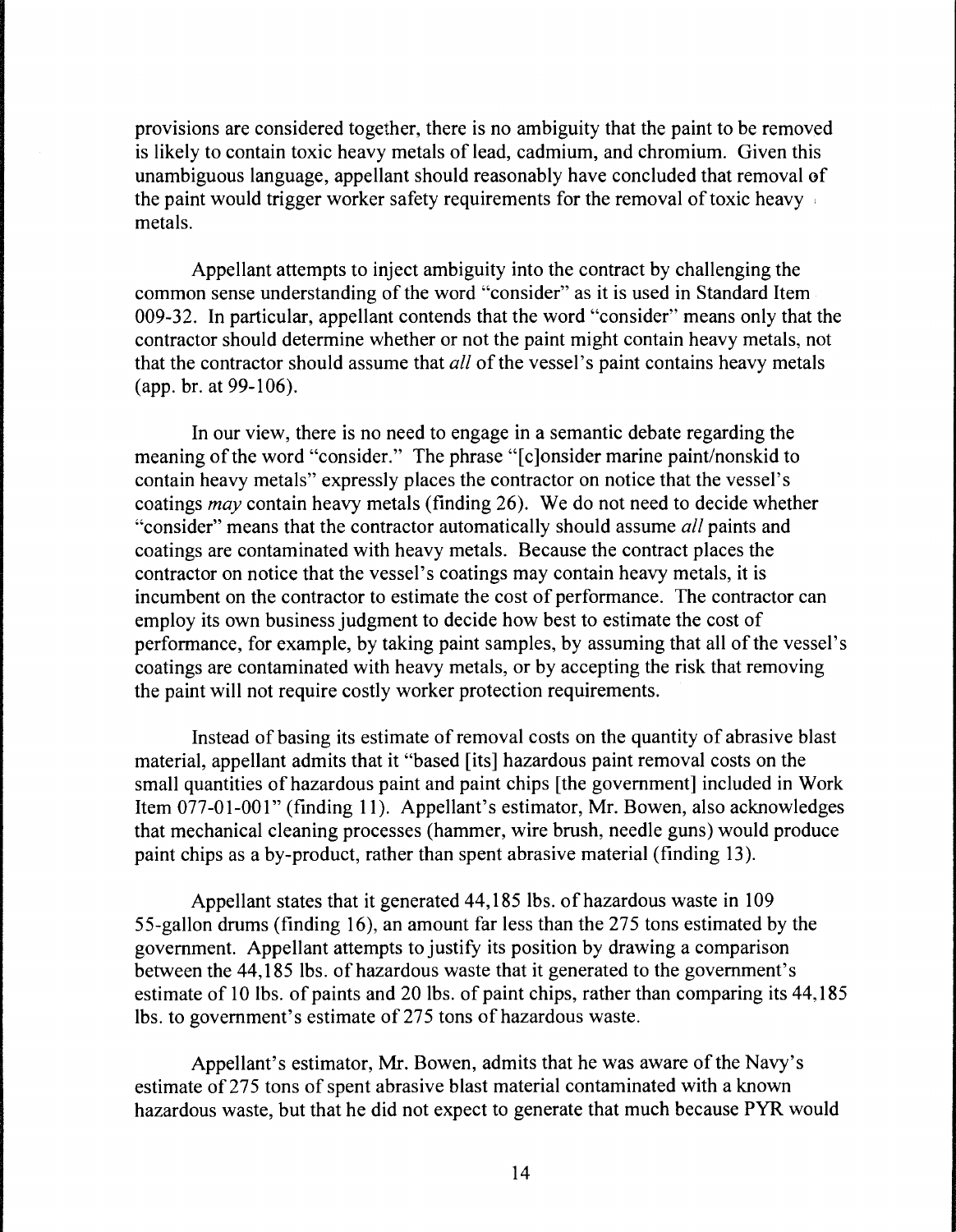be using a different process to remove the paint (finding 14). He testified that, because PYR would be using steel grit, which could be recycled 300 - 500 times, the removal process would produce far less spent abrasive waste than the government's estimate of 275 tons (finding 14). According to Mr. Wilkerson, SBBR's general manager, appellant understood PYR's estimate to include the cost of disposing of any spent abrasive material generated during the contract (finding 15).

Appellant offers little explanation for why it did not base its hazardous paint removal costs on the government's estimate of 275 tons of"Spent Abrasive Blast Material (contaminated with a known hazardous waste)" (findings 14, 30). According to appellant, the government's estimate of 275 tons of blast residue was not specific enough for appellant to conclude that the blast residue would contain toxic heavy metals (lead, cadmium and chromium) as opposed to the less toxic contaminants of copper and zinc. Appellant explains that paragraph 3 .5 of Work Item 077-01-001 "did not inform PYR that the paint it would blast off the surfaces of the ship contained concentrations of lead, cadmium or chromium that would require abatement [involving OSHA worker protections] during the removal process" (app. br. at 37). Apparently, this is because blast residue typically is "contaminated with copper and zinc," materials "often used in the anti-fouling coatings and epoxies used on Navy vessels" *(id.* at 36). Appellant maintains that copper and zinc make the blast residue hazardous for disposal purposes, but do not make it hazardous under the OSHA regulations *(id.*  at 37). The government disagrees, contending that the minimum required worker protections are essentially identical for removing paint containing lead as for removing paint containing zinc (R4, tab 57 at 5). Regardless of whether this is true, it does not change the fact that appellant assumed that the bulk of the paint and coatings on board LCU 1631 would not require the same worker protection requirements as required for toxic heavy metals.

Appellant's explanation is particularly bewildering when both Section C.6.2.c of the contract and Standard Item 009-32 expressly instruct the contractor to "[c]onsider existing interior coatings to be removed by the invoking work items of this contract to contain lead, cadmium and chromium" (finding 27). In our view, the proper comparison is to the estimate of hazardous abrasive blast waste to be generated, not to specific quantities of paint chips or paint waste. This view is consistent with the statutory language. The fact that PYR would be using recyclable steel grit instead of sand might reduce the ultimate quantity of hazardous waste generated during paint removal, but should not change the need to provide for worker protection during paint removal.

Appellant's interpretation of the contract focuses on Standard Item 009-32 in isolation and fails to take into account how the provisions of Work Item 077-01-001 and Standard Item 009-32 work together. This violates the core principle of contract interpretation that contract terms are interpreted and read as a whole, giving reasonable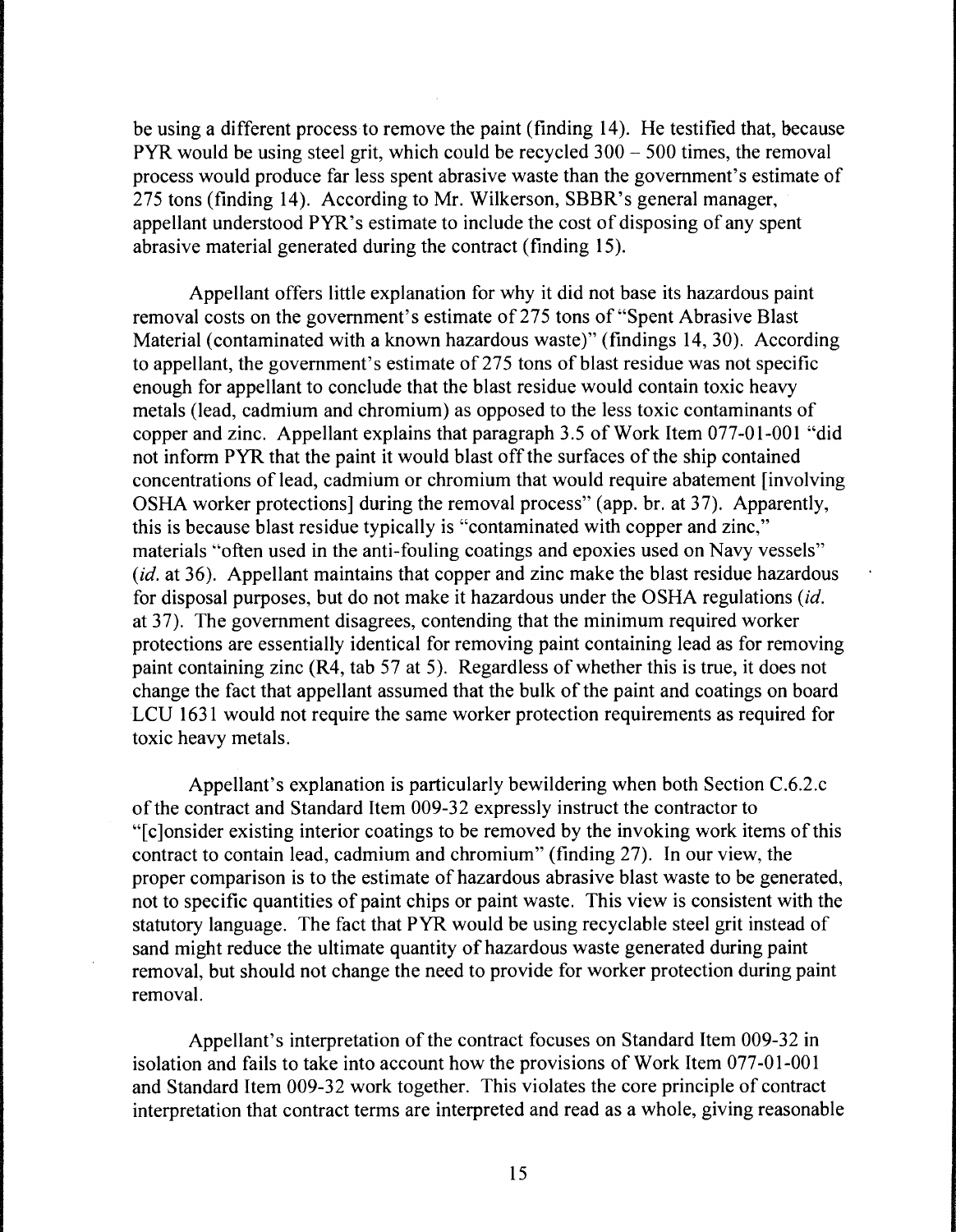meaning to all of the contract's parts, and without leaving "a portion of the contract useless, inexplicable, void, or superfluous." *NVT Technologies, Inc. v. United States,*  370 F.3d 1153, 1159 (Fed. Cir. 2004).

Moreover, appellant's position would shift the risk of estimating the cost of performance to the government, rather than to the contractor. In a firm-fixed-price contract, the risk of estimating the cost of performance falls squarely on the contractor and the contractor generally assumes the risk of unexpected costs. FAR 16.202-1, Description; *Lakeshore Eng'g Servs., Inc. v. United States,* 748 F.3d 1341, 1347 (Fed. Cir. 2014) (holding that "[t]he essence of a firm fixed-price contract is that the contractor, not the government, assumes the risk of unexpected costs"). In this case, the contract provisions unambiguously place the contractor on notice that paint removal may require worker safety precautions associated with the presence of heavy metals contamination.

## **C. Distinguishing Metal Trades and Southwest Marine**

Appellant relies on *Metal Trades, Inc. v. United States,* 810 F. Supp. 689 (D.S.C. 1992); and *Southwest Marine, Inc.*, ASBCA No. 46155, 96-2 BCA 128, 292 to support its interpretation of 10 U.S.C.  $\S 7311$ .

*Metal Trades* is inapposite. In *Metal Trades,* the court held that the government had violated§ 7311 by failing to quantify the amount of hazardous asbestos waste expected to be generated during the ship repair contract. The court found unpersuasive the government's contention that a standard contract provision - providing that the contractor is to "consider" all insulation to be asbestos-based material – was sufficient to satisfy the duty established by § 7311. The court reasoned that knowledge of the existence of hazardous waste was not equivalent to knowledge of the amount of hazardous waste expected to be generated. 810 F. Supp. at 694.

In *Metal Trades,* the government made no effort to identify or quantify the asbestos in the job order. Here, in contrast, the government expressly quantified the type (spent abrasive blast material) and quantity (275 tons) of hazardous waste that it expected to be generated. Moreover, in this case, the government does not rely solely on a standard contract provision to comply with 10 U.S.C. § 7311. Instead, it relies on an estimate of the type and quantity of hazardous waste expected to be generated during paint removal, in combination with a specific warning that the paint to be removed should be considered to contain concentrations of specific toxic heavy metals. Appellant should reasonably have concluded that removal of the paint would trigger worker safety requirements for handling these toxic heavy metals.

Moreover, the court's holding in *Metal Trades* does not impose any specific method of identifying and quantifying the hazardous waste that is expected to be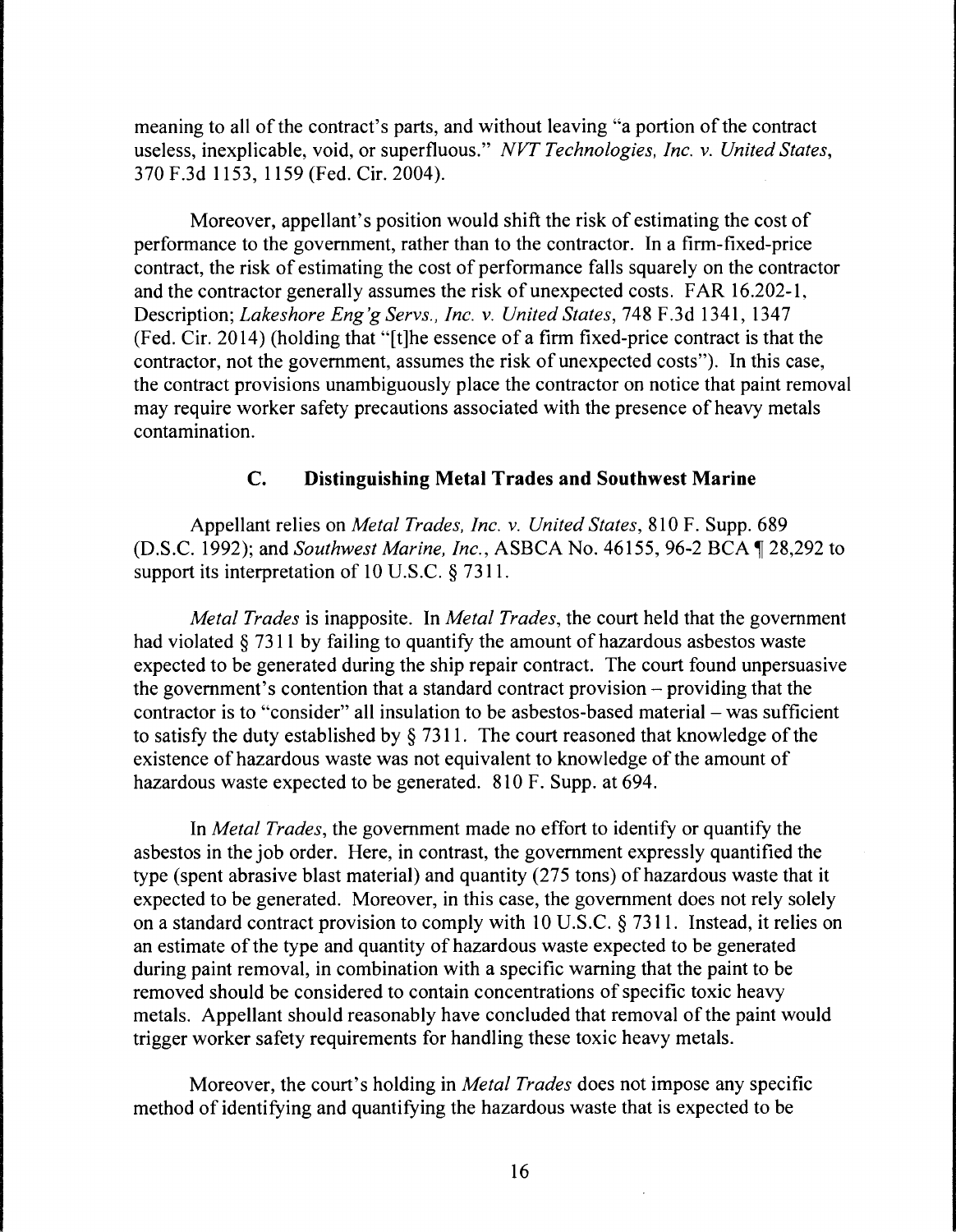$generated - it merely holds that the government must quantify the type and amount of$ waste it expects to be generated.

Finally, the district court's holding in *Metal Trades* is not binding precedent on this Board. This Board does not consider a district court decision to be precedent "binding" on it if the decision was issued in an appeal other than one currently before the Board. *SWR, Inc., ASBCA No.* 56708, 15-1 ¶ 35,832 at 175,219-21 (addressing precedential effect of federal district court decision reversing a Board decision arising from a maritime contract pursuant to 41 U.S.C. § 7102(d)); *see also Marine Logistics*, *Inc.* v. *England,* 265 F.3d 1322 (Fed. Cir. 2001) (holding that appeals arising out of maritime contracts must be brought in the federal district courts).

The Board's decision in *Southwest Marine* also fails to support appellant's position. *Southwest Marine* is factually similar to this case, in that it involves the application of 10 U.S.C.  $\S$  7311 to a ship repair contract. Like this case, the contractor contended that the Navy's reliance on a standard contract item failed to satisfy the requirement of 10 U.S.C. § 7311 to "identifly] the types and amounts of hazardous wastes that are required to be removed by the contractor from the vessel."

These factual similarities, however, are not enough to support appellant's interpretation of 10 U.S.C. § 7311. The critical distinction between *Southwest Marine*  and this appeal is that the contractor in *Southwest Marine* encountered a quantity of asbestos greatly in excess of the specific amount of the government's contractual estimate. In *Southwest Marine,* the contractor removed 166,210 lbs. of asbestos from the vessel, more than an order of magnitude greater than the government's estimate of 10,000 lbs.

Here, in contrast, appellant generated a much lower quantity of hazardous waste than the government's contractual estimate. Appellant claims to have been surprised by the level of effort required to remove the paint on board the vessel, not by the quantity of hazardous waste generated during the removal process. The contract in this appeal provided sufficient information for appellant to conclude that it would generate as much as 275 tons of hazardous waste during paint removal, and that removing the paint likely would require worker safety protections associated with the presence of toxic heavy metals.

## D. Extrinsic Evidence Not Necessary

Appellant makes much of the fact that the Navy modified the language of Standard Item 009-32 in the year following appellant's contract (app. br. at 111 n.15). While it is true that the new language of Standard Item 009-32 adds clarity by instructing the contractor to "consider" "abrasive blasting media" to "contain heavy metals and/or other toxic or hazardous substances," the language of Standard Item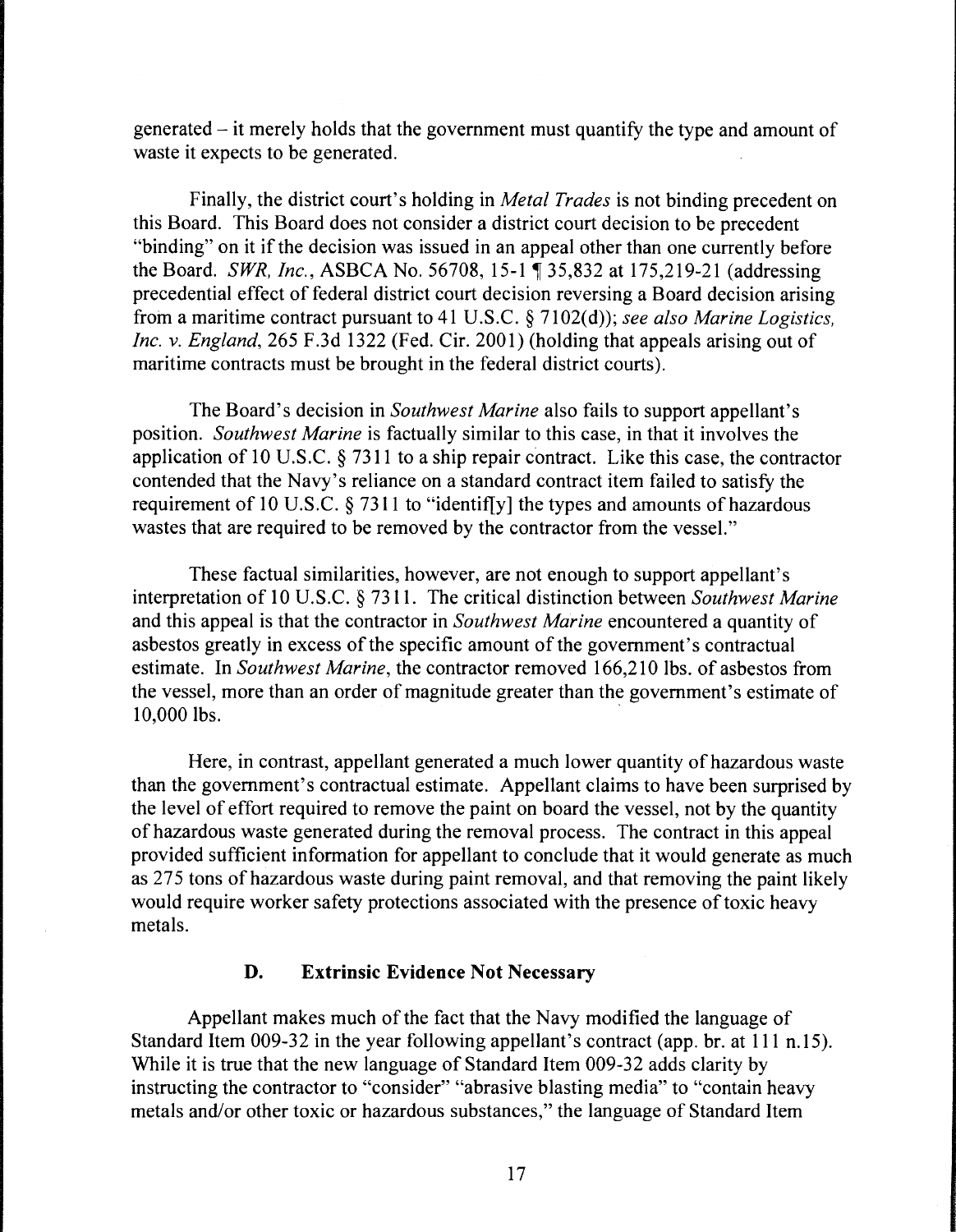009-32 that was included in appellant's contract is sufficiently clear to place appellant on notice that the "spent abrasive blast material (contaminated with a known hazardous waste)" would "contain lead, cadmium and chromium."

Appellant also cites to the Navy's past practice of approving change orders on other fixed-price paint removal contracts as evidence that Standard Item 009-32 should be interpreted narrowly (app. br. at 3). While the governments past practice might explain why appellant was willing to take the risk of underbidding the project if it encountered significant quantities of "hot" paint, it does not influence our interpretation of the contract's plain language.

Appellant also relies on evidence that the Navy changed its policy of approving change orders for hazardous paint removal during its consideration of appellant's REA, contending that the Navy retroactively applied its new policy to appellant's REA (app. br. at 120). Extrinsic evidence of subsequent policy changes has no bearing on the interpretation of the plain language of the contract. Indeed, if the contract language is clear and unambiguous, the plain language controls and extrinsic evidence is not allowed to contradict the plain language. *Coast Federal Bank, FSB* v. *United States,* 323 F.3d 1035, 1040 (Fed. Cir. 2003); *Certified Construction Company of Kentucky, LLC, ASBCA No.* 58782, 15-1 BCA  $\text{\textdegree}$  36,068 at 176,133. Moreover, extrinsic evidence cannot impart ambiguity into an otherwise unambiguous contract. *Hunt Constr. Group, Inc.* v. *United States,* 281F.3d1369, 1375 (Fed. Cir. 2002); *Tomahawk Constr. Co., ASBCA No. 41717, 93-3 BCA*  $\P$  26,219 at 130,486-87.

# **E. Estoppel Argument**

Appellant further contends that the government should be estopped from denying appellant's request for removal costs, because the government stated during the bid process that it would pay for the higher costs (app. br. at 122). A close review of appellant's request for specific clarification and the government's response demonstrates that the government's response was consistent with the contractual language and did not amount to an agreement that the government would pay for removal costs beyond the contracted amount.

With reference to the government's estimate of hazardous waste set forth in paragraph 3.5 of Work Item 077-01-001, the appellant asked:

> Since the requirements to accomplish removals differ greatly contractors utilize the government[']s quantities in generating their estimates of removal costs.

If the amounts exceed the government[']s expectations and a mod is issued to cover the additional disposal costs it is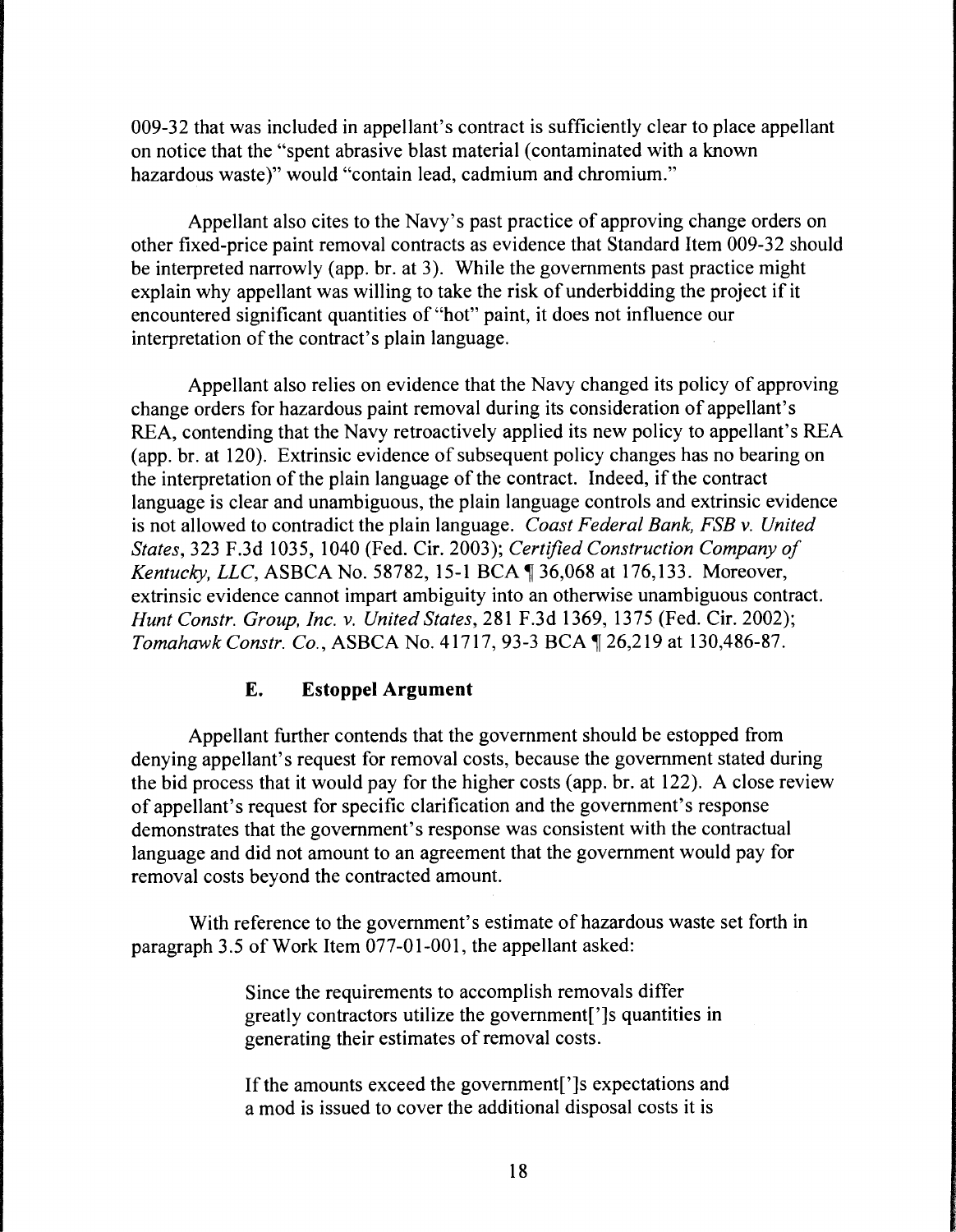the contractor[']s right to include additional expenses for labor, lab fees, analysis etc. into the contract mod.

Please advise.

# (Finding 8)

In response, government stated that it "uses historical data to estimate and provide the amount of hazardous waste. Anything beyond the amount listed will be negotiated and addressed by a contract modification." (Finding 8) This response is consistent with paragraph 4.1 of Work Item  $077-01-001$ , which states that, if the "[h]azardous waste generated during the actual performance of the work" varies in "type and amount from waste listed in 3.5," the government may renegotiate for credit or increase pursuant to Paragraph (b) of 2.4 *(id.).* 

Appellant's request for clarification was not limited to the removal costs associated only with the small quantities of hazardous paint (10 lbs.) and paint chips (20 lbs.) the government included in Work Item 077-01-001. Instead, its request focused on paragraph 3.5 generally. Therefore, it was logical to conclude, as the government did, that appellant's question addressed the government's estimate of 275 tons of "Spent Abrasive Blast Material (contaminated with a known Hazardous waste)" as well as its estimates of hazardous paint waste and paint chips.

Moreover, although appellant's request for clarification did address the "requirements to accomplish removals," it specifically did not mention or address OSHA requirements or other particular removal costs. Accordingly, the government's response focused only upon its estimate of hazardous waste to be generated during contract performance.

Finally, in asking for clarification, appellant stated that "contractors utilize the government[']s quantities in generating their estimates of removal costs" (finding 7). This statement logically implies that the appellant would rely on the government's estimate of 275 tons of spent abrasive material in estimating appellant's removal costs.

# **F. Constructive Change**

Finally, we address whether the additional costs incurred during paint removal were the results of a constructive change. The Changes clause of the contract provides that a change includes "any act or omission to act on the part of the Government in respect of which a request is made for equitable adjustment" (finding 23). Under the contract's Changes clause, the government is liable for delay and increased costs when it demands work not required by the contract's plans and specifications. *ECC, International, ASBCA No.* 55781, 13 BCA 135,207 at 172,737. A constructive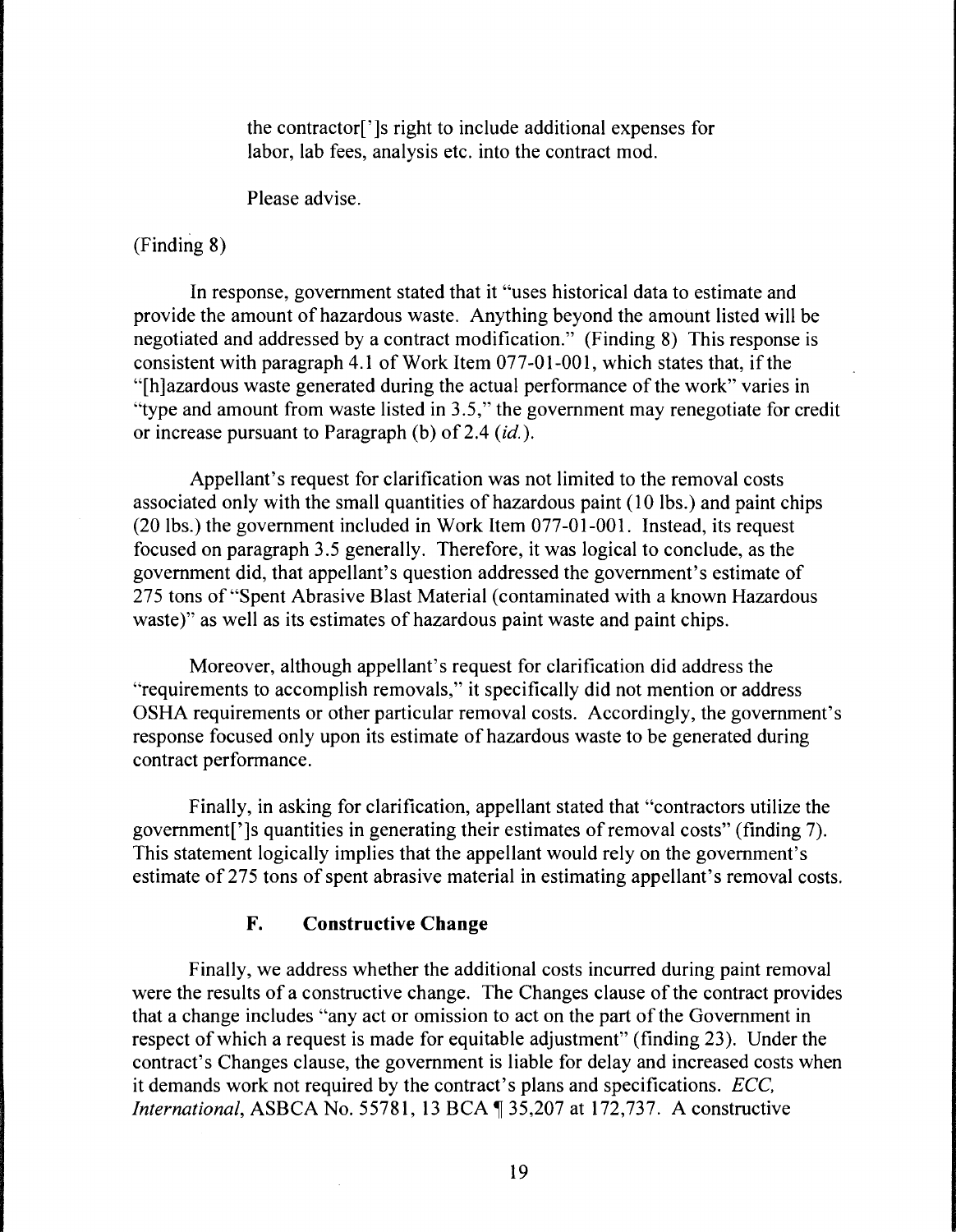change is work performed in response to an informal change order or due to the government's fault. *Int'! Data Products Corp. v. United States,* 492 F.3d 1317, 1325 (Fed. Cir. 2007). For a contractor to recover for a change, the person acting for the government must possess authority to modify the contract. *Winter v. Cath-dr/Balti Joint Venture,* 497 F.3d 1339, 1344 (Fed. Cir. 2007); *Northrop Grumman Systems Corp. Space Systems Div., ASBCA No.* 54774, 10-2 BCA ¶ 34,517 at 170,242. If a contractor performs work that cannot be characterized as additional work under the contract, it does not constitute a change. *Int'! Data,* 492 F.3d at 1325. Appellant bears the burden of proving the elements of a change. *Die-Matic Tool Co.,* ASBCA No. 31185, 89-1 BCA, 121,342 at 107,603, *aff'd*, 889 F.2d 1100 (Fed. Cir. 1989) (table).

Appellant has not demonstrated that the additional costs incurred by its subcontractor in complying with worker protection requirements during paint removal were the result of a constructive change. In particular, appellant has not provided evidence that the government compelled it to perform work that was not required by the terms of the contract. As we discussed above, the plain language of the contract indicates that the paint removal work  $-$  and any necessary worker protection requirements – were required by the terms of the contract.

Instead, the evidence shows that appellant willingly performed the work under the assumption that the government would agree to an increase in the contract price and that the government consistently maintained that the work was within the scope of the contract. Appellant kept the government apprised of its paint sampling results with its periodic submission of Inspection Deficiency Reports (IDRs) (finding 42). Relying on the Navy's "history of paying contractors additional money to remove paint based on the concentrations of heavy metals identified in paint sample analysis," appellant apparently assumed that the government would agree to an increase in the contract price to cover the OSHA requirements for safely removing and handling the paint based on the IDRs (id.). The government never substantively responded to IDRs 98, 86 or 74, but directed appellant to continue with the work and suggested that appellant submit a formal REA for any additional costs to which it believed it was entitled (finding 43).

Moreover, in its responses to appellant's specific inquiries regarding reimbursement for additional paint removal costs, the government consistently maintained that the cost of removing paint containing heavy metals was covered by the terms of the contract and directed appellant to continue with the basic work items set